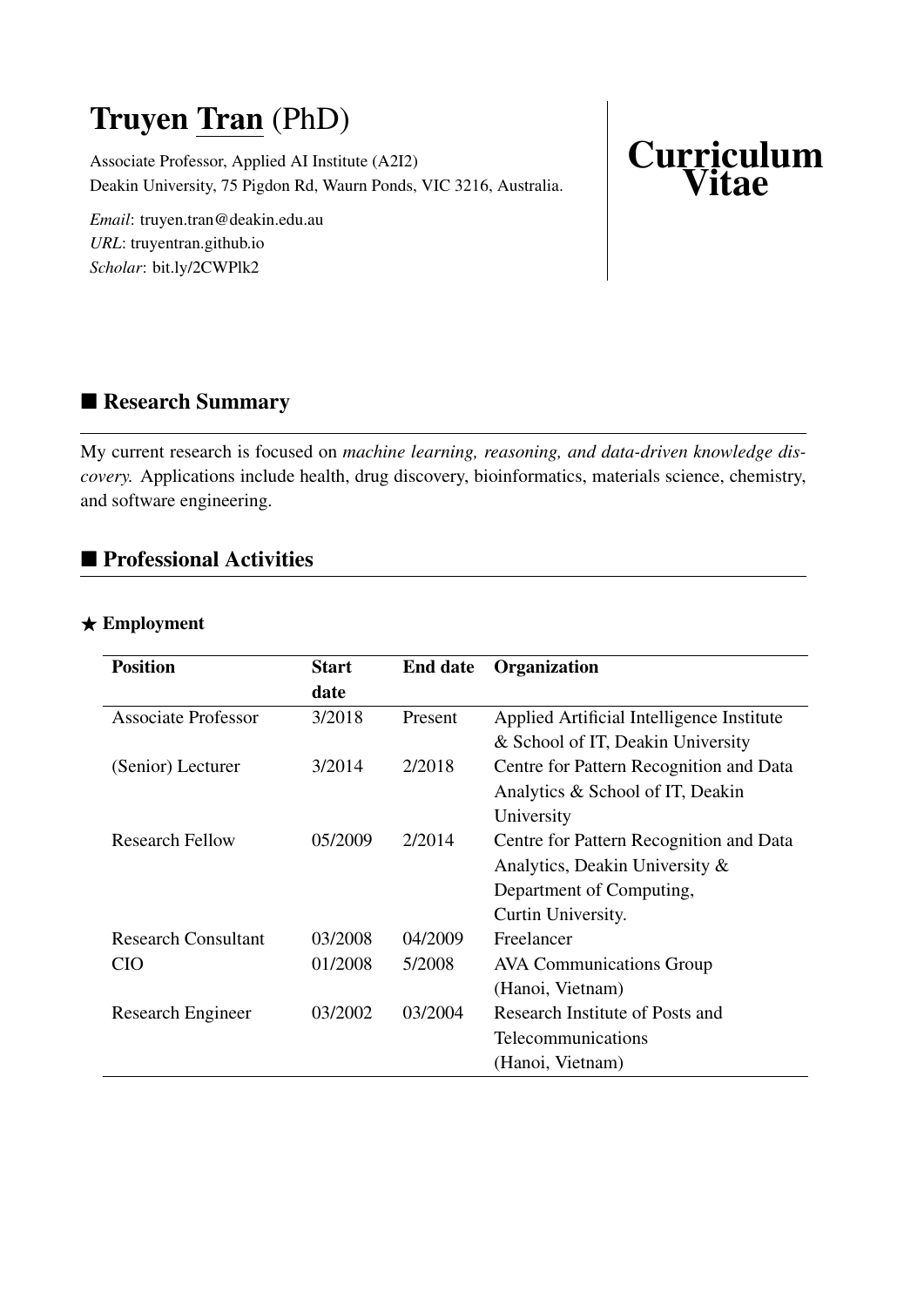#### $\star$  Advisory Board Member

| <b>Position</b> | <b>Start</b><br>date |                | End date Organization                  |
|-----------------|----------------------|----------------|----------------------------------------|
| Member          | 5/2018               | <b>Present</b> | Vietnam National Institute of Software |
|                 |                      |                | and Digital Content Industry - NISCI   |

### $\star$  Membership

• The International Machine Learning Society

#### $\bigstar$ Teaching

- *Data science* courses at Deakin University, 2017–2018.
- *Healthcare analytics*, a full intensive course at Department of Biomedical Engineering, Hanoi University of Science and Tech, Dec 2013.
- *Forecasting methods*, a short course for staff of EVNTelecom, 2003.

#### $\star$  Consulting

- *Network anomaly detection*, contract for Telstra Australia, 2016-2019.
- *Communications demand forecasting in Vietnam 2003-2010*, contract for Saigon Postel, 2013.
- *Simulation of WLAN & mobile database systems*, services for PhD students, 2012-2013.

#### $\star$  Supervision (Current)

- Hoang-Anh Pham (PhD, Deakin), *Video dialog*, Start: May 2021.
- Tien-Kha Pham (PhD, Deakin), *A theoretical investigation into AI*, Start: May 2021.
- Hoang-Long Dang (PhD, Deakin), *Learning to reason visually*, Start: Feb 2020.
- Tri Nguyen (PhD, Deakin, with Thin Nguyen), *Deep learning for protein folding and drug binding*, Start: Feb 2020.
- Hung Tran (PhD, Deakin, with Vuong Le), *Human behaviour analysis on video*, Start: Jan 2020.
- Duc Nguyen (PhD, Deakin), *Representation learning for time-series*, Start: Feb 2019.
- Dung Nguyen (PhD, Deakin), *Artificial theory of mind*, Start: Nov 2018.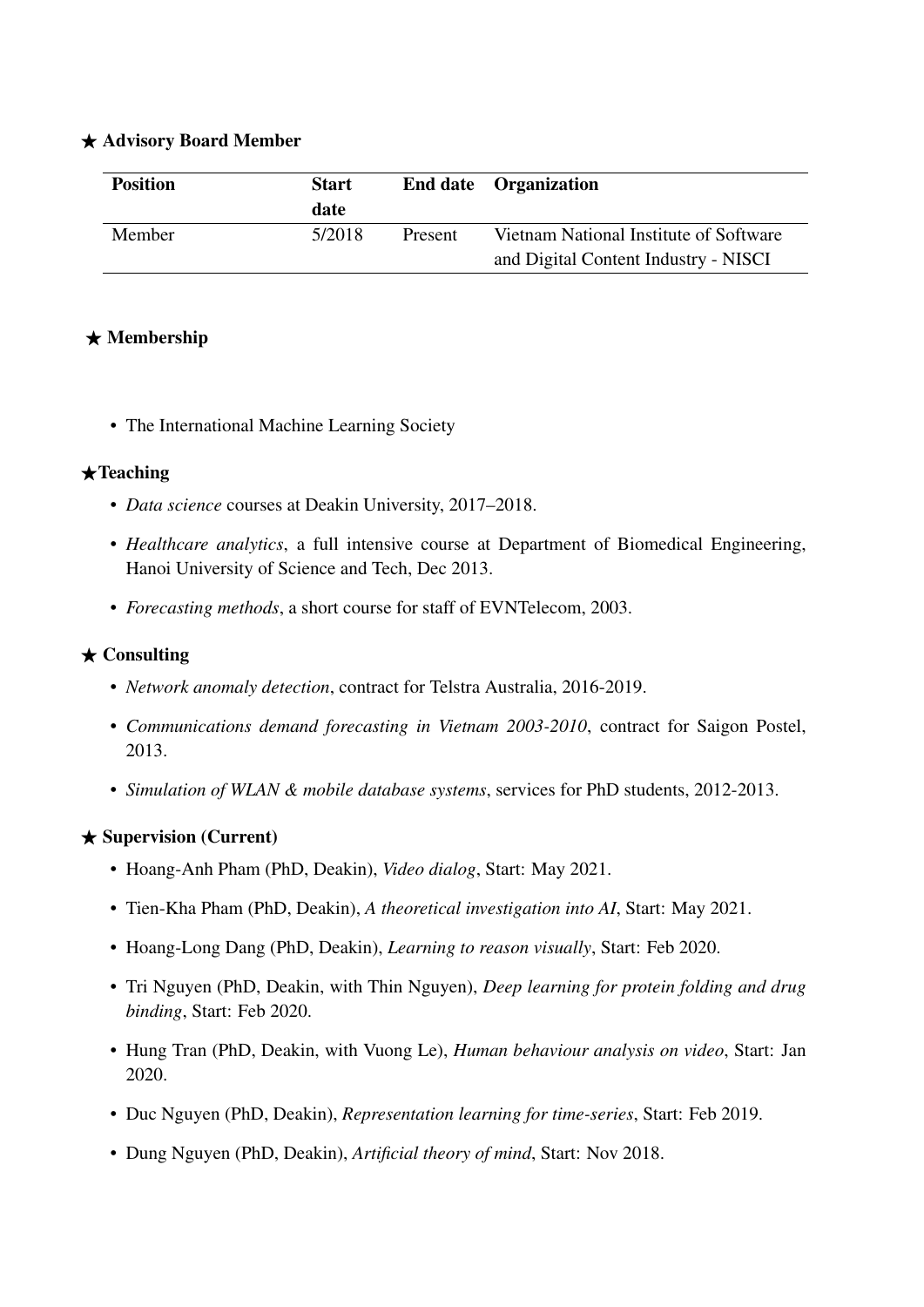#### $\star$  Supervision (Past)

- Hoang Thanh-Tung (PhD, Deakin), *Toward generalizable deep generative models*, Completed: 2021.
- Romero de Morais (PhD, Deakin, with Vuong Le), *Human behaviour understanding in computer vision*, Completed: 2021.
- Thao Minh Le (PhD, Deakin), *Deep neural networks for visual reasoning*, Completed: 2021, after 2.5 years.
- Hung Le (PhD, Deakin), *Memory and attention in deep learning*, Deakin University, Completed: 2020, after just 2 years! Winner of Deakin's Thesis Award 2020.
- Kien Do (PhD, Deakin), *Novel deep architectures for representation learning*, Deakin University, Completed: 2020.
- Trang Pham (PhD, Deakin), *Recurrent neural networks for structured data*, Deakin University. Completed: 2019.
- Shivapratap Gopakumar (PhD, Deakin), *Machine learning in healthcare: An investigation into model stability*, Deakin University. Completed: 2017.
- Tu Dinh Nguyen (PhD, Deakin), *Structured representation learning from complex data*, Deakin University. Completed: 2015.

#### $\star$  Reviewing services

*Grants*: Health Research Council of New Zealand (HRC) 2021 Australian Research Council (ARC), Australia 2020-2021 National Health and Medical Research Council (NHMRC), Australia 2018 Netherlands Organization for Scientific Research, The Netherlands 2017 Abertawe Bro Morgannwg University Health Board & Swansea Medical School Joint Study Review Committee, UK, 2016 Natural Sciences and Engineering Research Council (NSERC), Canada 2015 National Foundation for Science and Technology Development (NAFOSTED), Vietnam 2015-2019

*Journals*: ACM Intelligent Systems and Technology (2016) ACM Transactions on Internet Technology (2020) ACM Transactions on Multimedia Computing, Communications and Applications (2010) ACM Transactions on Knowledge Discovery from Data (2017-2019) Artificial Intelligence Journal (2010) Automated Software Engineering (2017) Briefings in Functional Genomics (2020)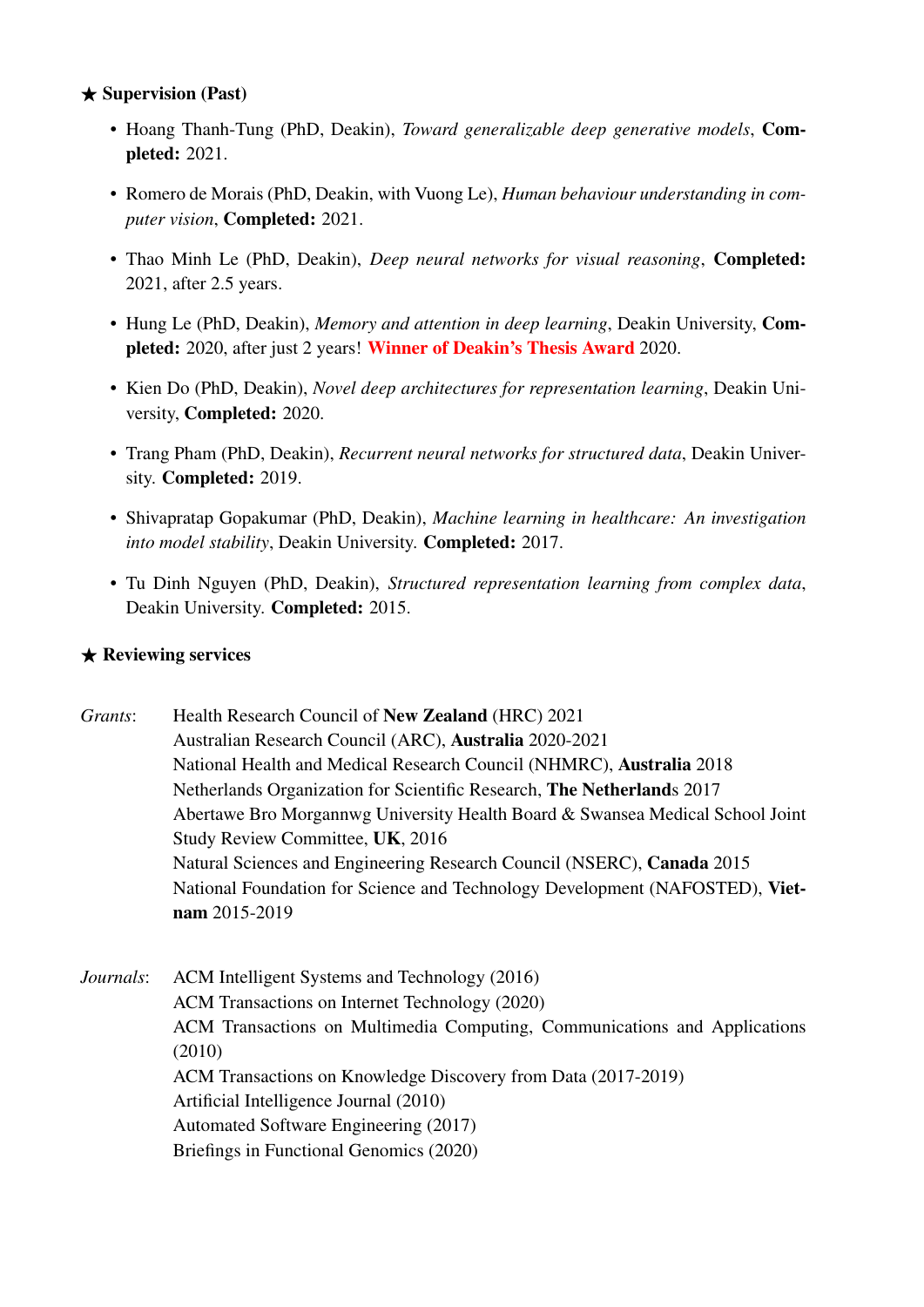Computer Communications (2015) Engineering Applications of Artificial Intelligence (2014) IEEE Access (2016) IEEE Transactions on Knowledge and Data Engineering (2012, 2016) IEEE Transactions on Multimedia (2009-2014) IEEE Transactions on Neural Networks and Learning Systems (2015) IEEE Transactions on Pattern Analysis and Machine Intelligence (2021) IEEE Transactions on Signal and Information Processing over Networks (2015) IEEE Signal Processing Letters (2014) Journal of Artificial Intelligence Research (2021) Knowledge-based System (2016) Neurocomputing (2014, 2015) Science and Technology of Advanced Materials (2019)

#### *Conferences*: (Senior TPC)

Asian Conference on Machine Learning, (ACML: 2013-2019) International Joint Conference on Artificial Intelligence (IJCAI: 2021) AAAI Conference on Artificial Intelligence (AAIAI: 2022)

#### *Conferences*: (TPC)

AAAI Conference on Artificial Intelligence (AAAI: 2005, 2008, 2016–2021) ACM International Conference on Information and Knowledge Management (CIKM: 2015, 2016) ACM Multimedia, 2009 (ACMM'09) ACM SIGIR, 2010 (SIGIR'10) Asian Conference on Machine Learning (ACML: 2013-2014) European Conference on Computer Vision (ECCV: 2020) International Conference on Learning Representation (ICLR: 2018-2022) International Joint Conference on Artificial Intelligence (IJCAI: 2009, 2015–2019) International Joint Conference on Machine Learning (ICML: 2017–2022) Neural Information Processing Systems (NIPS: 2017-2021) Pacific-Asia Conference on Knowledge Discovery and Data Mining, 2013 (PAKDD'13)

#### $\star$  Invited Panelist

- Workshop on Deep Learning for Speech Recognition and Related Applications at NIPS-2009, Vancouver, Canada.
- Workshop on Semantic Machine Learning at IJCAI-2017, Melbourne, Australia

#### $\star$  External Thesis Examination

- *A Study on Deep Learning for Natural Language Generation in Spoken Dialogue Systems*, PhD thesis, JAIST, Japan, 2018.
- *Radar Signal Representation and Classification*, PhD thesis, University of Wollongong, Australia, 2013.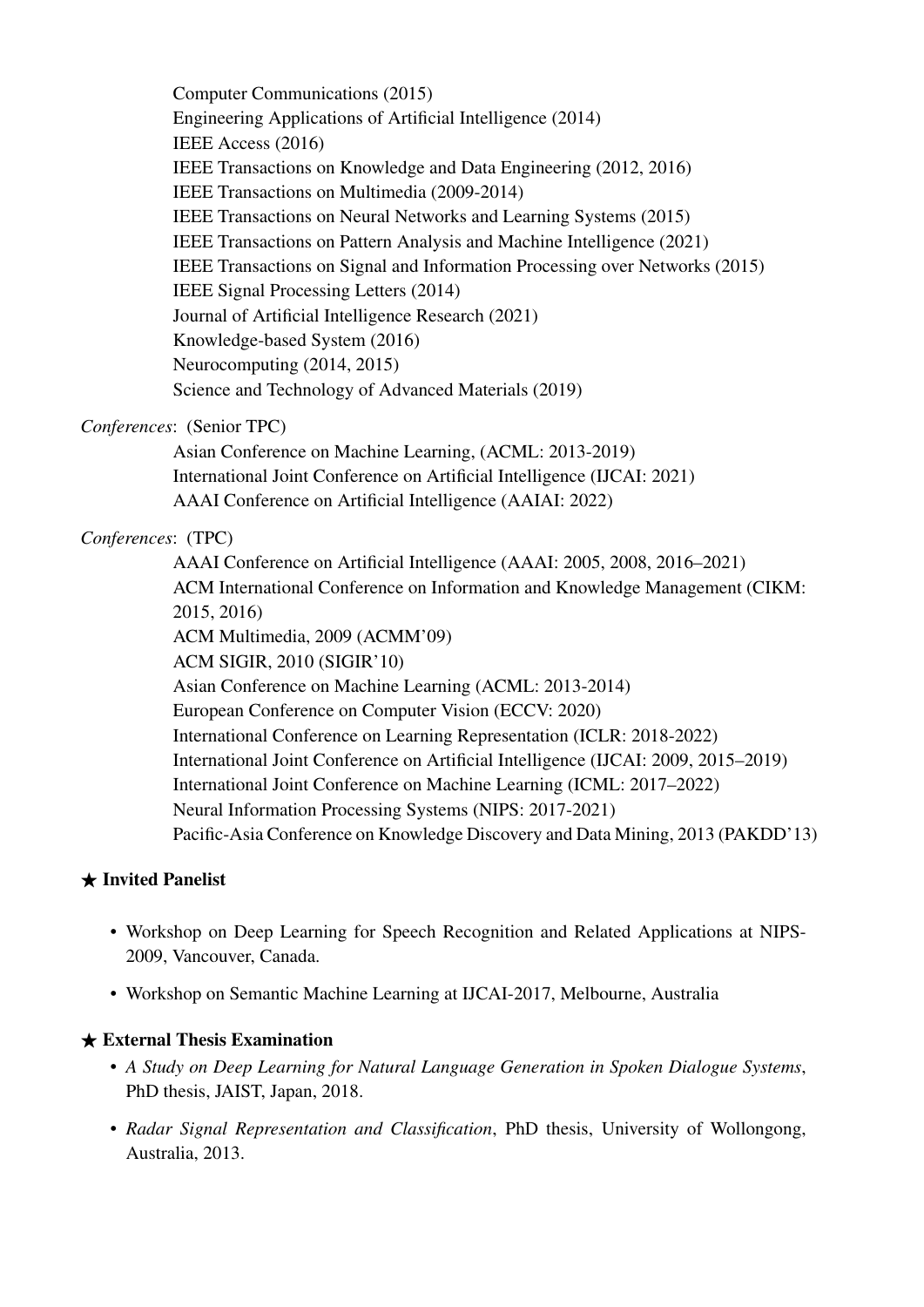#### $\star$  Invited talks & tutorials

- *Artificial intelligence for accelerating drug discovery*, AI and Future of Work Festival, Deakin University, Sept 2021.
- *Machine learning and reasoning for drug discovery,* Tutorial at ECML-PKDD, Sept 2021.
- *Neural machine reasoning,* Tutorial at IJCAI, August 2021.
- *From deep learning to deep reasoning,* Tutorial at KDD, August 2021.
- *Deep learning 1.0 and beyond,* Tutorial at IEEE SSCI, Canberra, Dec 2020.
- *Machine reasoning,* Invited talk at Faculty of IT, Monash University, August 2020.
- *AI in Covid-19 pandemic*, Invited talk at Vietnamese Academic Network in Japan, May 2020.
- *Machines that learn to talk about what they see*, Keynote at NICS'19, Hanoi, Vietnam, Dec 2019.
- *Climate change: Challenges and AI-driven solutions*, Workshop at Swinburne Vietnam, Hanoi, Vietnam, Dec 2019.
- *Modern AI for drug discovery*, VietAI Summit, Nov 2019.
- *Deep learning for biomedicine,* Lecture at South East Asian Machine Learning School, Depok, Greater Jakarta, Indonesia, July 2019.
- *Deep Learning for genomics*, Workshop at Institute of Big Data, Hanoi, Vietnam, June 2019.
- *Representation learning on graphs*, Keynote at MAPR'19, Ho Chi Minh City, Vietnam, May 2019.
- *AI for matters*, Phenikaa University, Hanoi, Vietnam, Jan 2019.
- *Deep learning for biomedicine: Genomics and drug design*, Institute of Big Data, Hanoi, Vietnam, Jan 2019.
- *Advances in Neural Turing Machines,* CafeDSL, University of Wollongong, Aug 2018.
- *Deep learning for episodic interventional data,* ISCB-ACS 2018, Melbourne, Aug 2018.
- *Deep learning for astronomy* at Harley Wood School for Astronomy, Ballarat, Australia, June 2018.
- *Deep learning for biomedical discovery and data mining,* Tutorial at PAKDD'18, Melbourne, Australia, June 2018
- *Deep learning for biomedicine,* Tutorial at ACML'17, Seoul, Korea, Nov 2017
- *Deep neural nets for healthcare*, Amazon Seattle, Feb 2017.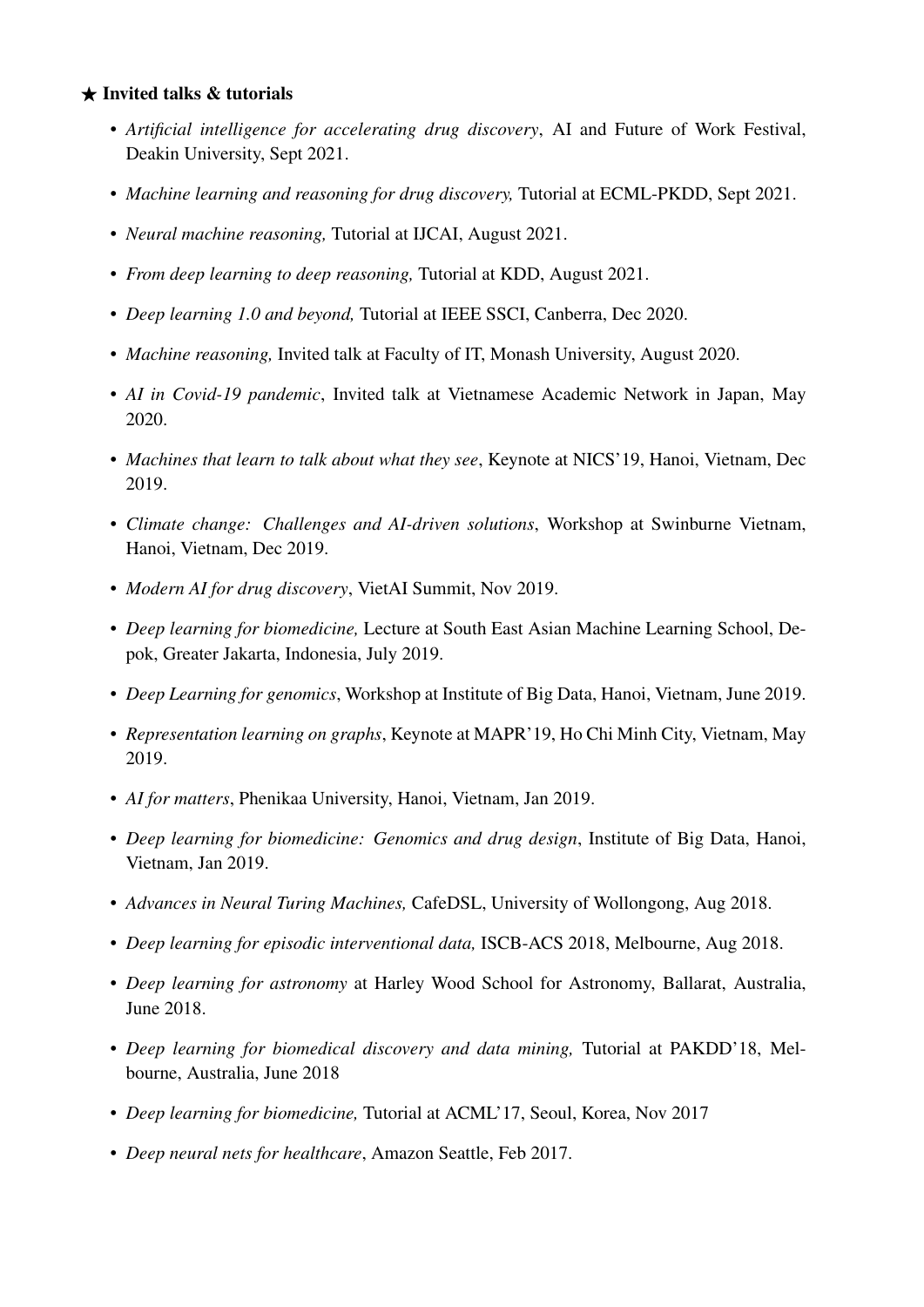- *Deep learning for detecting anomalies and software vulnerabilities*, Academy of Cryptography Techniques, Hanoi, Vietnam, Jan 2017.
- *Deep architecture engineering*, VNU University of Engineering and Technology, Jan 2017.
- *Deep architecture engineering*, Hanoi University of Science and Technology, Jan 2017.
- *Deep learning and applications to non-cognitive domains*, at AusDM'16 (Canberra), Dec 2016.
- *Deep learning and applications to non-cognitive domains*, at AI'16 (Hobart), Dec 2016.
- *AI for healthcare*, Emerging Big Data Technologies Summit 2016 (EBDTS'16), Melbourne, Dec 2016
- *Introduction to PRaDA: Research and industry engagement*, FPT Institute, Dec 2014.
- *Research at PRaDA*, Institute of IT, Vietnam National University of Hanoi, Jan 2014.
- *Healthcare analytics: A machine learning perspective*, Deakin IT School Retreat, Dec 2013.
- *Representation learning*, Canberra University, Dec 2012.
- *When computing meets statistics*, Department of Statistics, Hanoi University of Science, VNU, Mar 2009.
- *On some optimisation problems in structured pattern recognition*, OptiSciCom09, Ba Vi, Hanoi, Vietnam, Mar 2009.
- *RecSys: Recommender Systems*, BarCamp Hanoi, Mar 2009.

# ■ Education and Qualifications

| Graduate Certificate of Higher Education Learning | Deakin University, Australia       |
|---------------------------------------------------|------------------------------------|
| and Teaching, 2016                                |                                    |
| Doctor of Philosophy (Computer Science), 2008     | Curtin University, Australia       |
| Postgraduate Diploma (Computer Science), 2004     | Curtin University, Australia       |
| Bachelor of Science (Computer Science), 2001      | University of Melbourne, Australia |
|                                                   |                                    |

## ■ Awards and Recognition

| 2018 | Excellent publications award, School of IT, Deakin University |
|------|---------------------------------------------------------------|
| 2016 | <b>ADMA Best Student Paper Runner-up</b>                      |
| 2015 | PAKDD Best Student Paper Runner-up                            |
| 2015 | ACM SIGSOFT Distinguished Paper Award at MSR'15.              |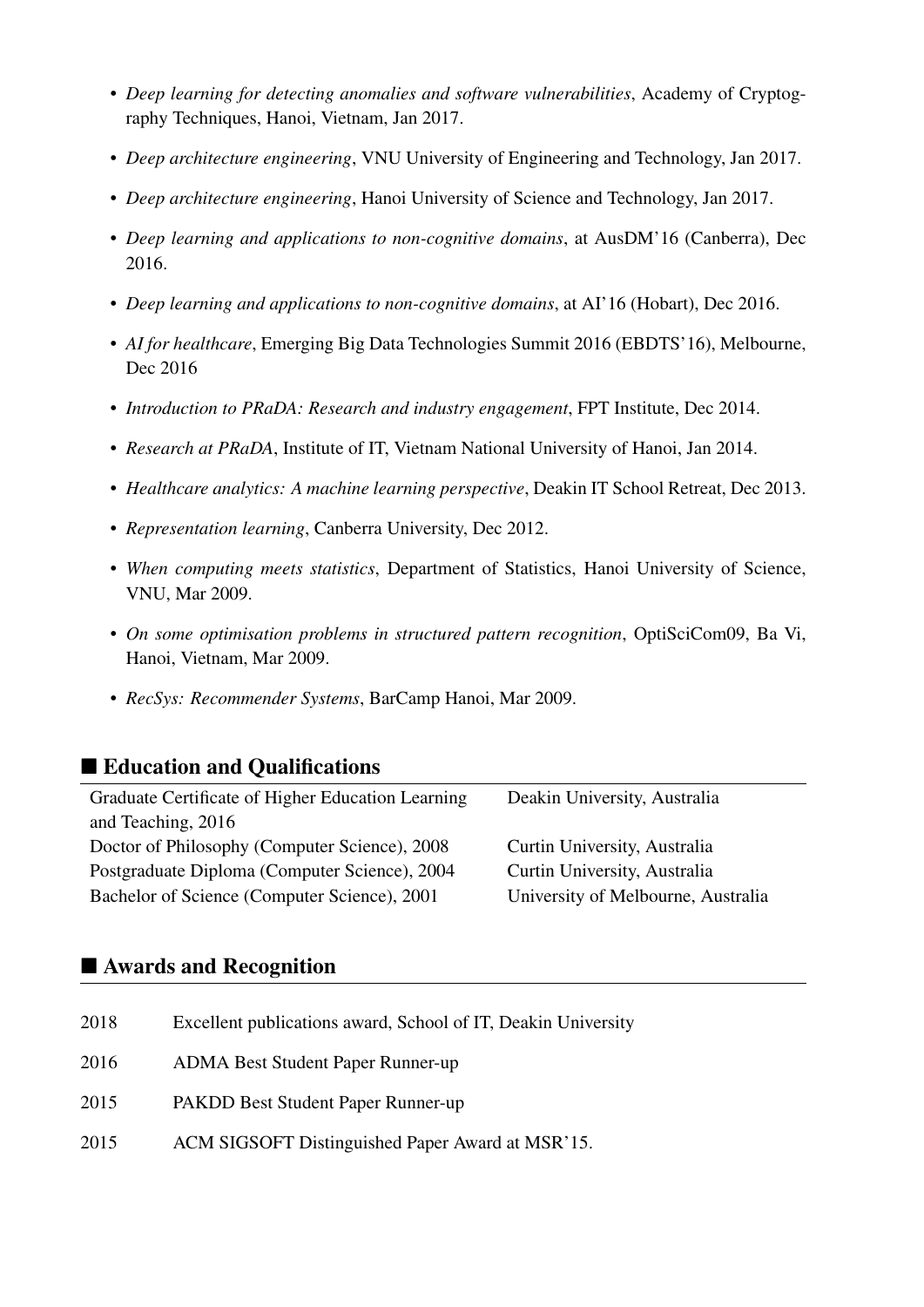| 2014 | Best Paper Award, CRESP Early Career Researcher.                                                                                                                                                                                      |
|------|---------------------------------------------------------------------------------------------------------------------------------------------------------------------------------------------------------------------------------------|
| 2014 | Title of Kaggle Master.                                                                                                                                                                                                               |
| 2014 | Third position in the Kaggle's Galaxy Zoo Challenge.                                                                                                                                                                                  |
| 2013 | Top 5% in the leader board of Heritage Health Prize, April 2011 - April 2013, 3-<br>million dollar challenge to predict hospitalization (Team Vietlabs in the leader board:<br>http://www.heritagehealthprize.com/c/hhp/leaderboard). |
| 2011 | Top 5% in the leader board of the Yahoo! Learning-To-Rank Challenge among thou-<br>sands of teams worldwide (Chapelle, "Yahoo! Learning to Rank Challenge Overview",<br>JMLR: Workshop and Conference Proceedings 14 (2011) 1-24).    |
| 2009 | Best Paper Award, Runner up, at UAI.                                                                                                                                                                                                  |
| 2008 | Chancellor Commendation for PhD thesis, Curtin University.                                                                                                                                                                            |
| 2005 | Three-year scholarship for Doctor of Philosophy at Curtin University.                                                                                                                                                                 |
| 2004 | One-year scholarship for Postgraduate Diploma at Curtin University.                                                                                                                                                                   |
| 2000 | Member of Honour List, Faculty of Science, University of Melbourne.                                                                                                                                                                   |
| 1999 | Australian Government (AusAID) Scholarship for BSc at the University of Melbourne.                                                                                                                                                    |
| 1997 | Silver Medal at the International Physics Olympiad (IPhO), Canada.                                                                                                                                                                    |
| 1997 | First Prize at the National Physics Olympiad, Vietnam                                                                                                                                                                                 |

# ■ Patents - Transfer of Technology

- Truyen Tran, Santu Rana, Quoc-Dinh Phung, Wei Luo, and Svetha Venkatesh, "Extracting medical features for risk prediction", Filed in Australia Dec 2013, number: AU2013902191. Filed internationally: June 2014, number: PCT/AU2014/050074.
- Co-founder of iHosp, a health analytics company.

# ■ Grants: \$11.4M

- "A generic framework for verifying machine learning algorithms", \$360K, *ARC Discovery*, 2021-2023. Truyen Tran as CI on Deep Learning.
- "Optimising treatments in mental health using AI", \$5M, *MRFF AI in Health*, 2021-2026. Truyen Tran as CI on Deep Learning Tech.
- "Defence Applied AI Experiential CoLab", \$1M annual, *Australian Department of Defence*, 2020-ongoing. Truyen Tran as CI on Deep Learning Tech.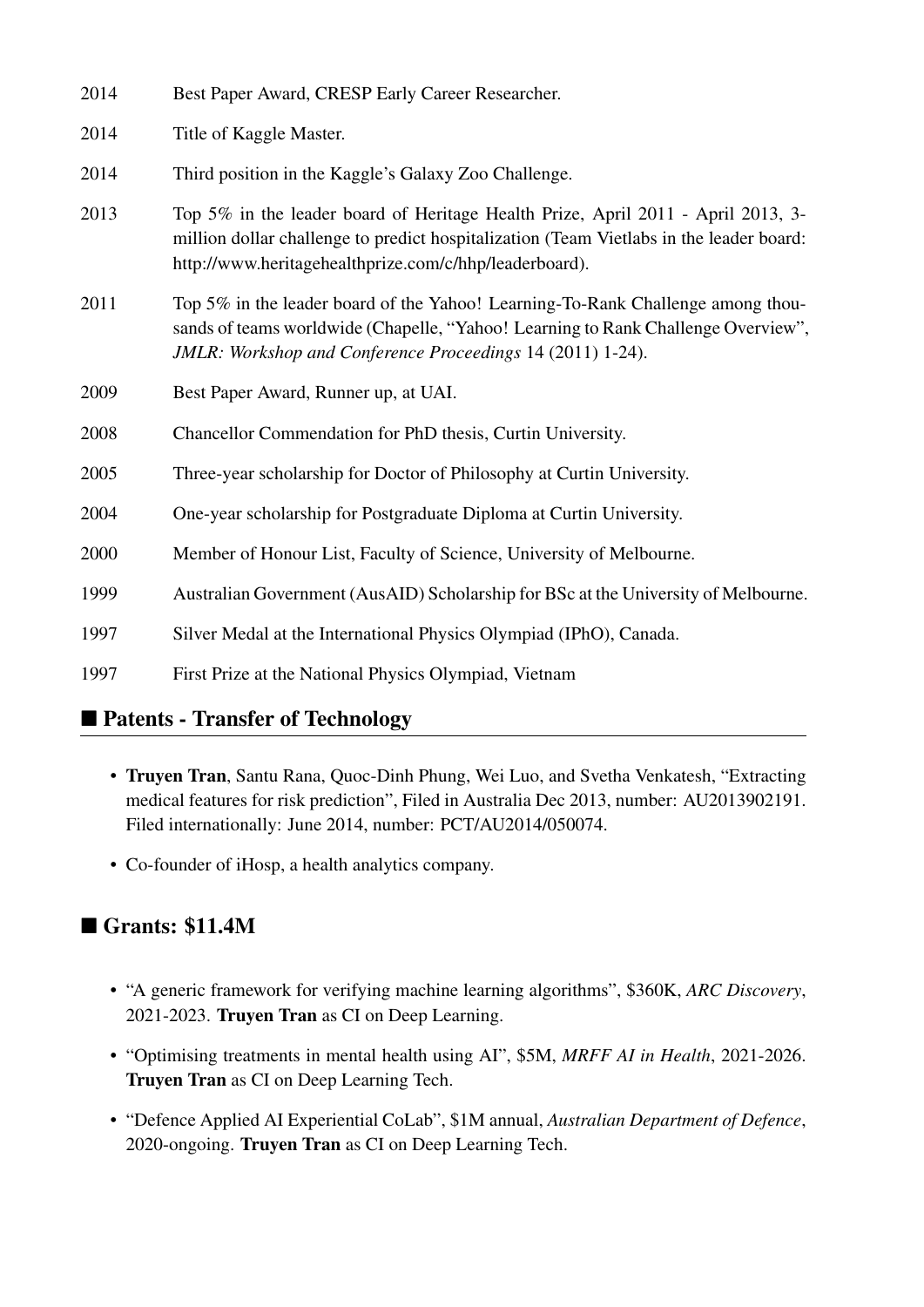- John Grundy *et al.*, "ARC Research Hub for Digital Enhanced Living", \$3M*, ARC Industrial Transformation Research Hubs*, 2018–2022. Truyen Tran as CI on AI.
- Thanh-Hai Dang, Truyen Tran, Xuan-Hieu Phan, Mai-Vu Tran, Cao-Cuong Dang, "Studying and developing advanced machine learning based models for extracting chemical/drugdisease relations from biomedical literature", Approx. \$54K, *National Foundation for Science and Technology Development (NAFOSTED), Vietnam Government*, 2017–2018.
- Svetha Venkatesh, Truyen Tran, Dinh Phung, "Accuracy of Machine Scoring of Fidgety Movements from High Risk infant populations", \$134K, *Cerebral Palsy Alliance, Australia*, 2016–2017.
- Hoa Khanh Dam, Aditya Ghose, Truyen Tran, John Grundy, "Predicting hazardous software components using deep learning", \$100K AUD, *Samsung GRO*, Japan, 2016–2017.
- Svetha Venkatesh, Dinh Phung, Alistair Shilton, Budhaditya Saha, Wei Luo, Truyen Tran, Sunil Gupta, Santu Rana, Thin Nguyen, Trung Le, Tu Nguyen, Vu Nguyen, Cheng Li, "Telstra Centre of Excellence in Big Data and Machine Learning", \$1.6M AUD, *Telstra, Australia*, 2016–2020.
- Svetha Venkatesh, Dinh Phung, Wei Luo, Truyen Tran, Sunil Gupta, Santu Rana, Stewart Greenhill, Thi Duong, Budhaditya Saha, "Advanced Data Analytics for Care Management of Chronic Disease", \$760K, *Barwon Health*, 2013-2017.
- Svetha Venkatesh, Wei Luo, Sunil Gupta, Thi Duong, Truyen Tran, "Improving Cancer Care", \$200K, *Western Alliance*, 2016-2017.
- Truyen Tran (CI), "Building a simulator of mail sorting machine", \$12K, 2003, *Grant administered by Research Institute of Post and Telecommunication*, Vietnam.
- Truyen Tran (CI, led by Dr. Dinh Van Dzung), "Network and services planning for Internet in Vietnam", \$26K, 2001–2004, *part of the KC01.02 program (National funding level)*. Grant administered by Research Institute of Post and Telecommunication, Vietnam.

# ■ Publications

#### Journals

- 1. Tri Minh Nguyen, Thin Nguyen, Thao Minh Le and Truyen Tran, "GEFA: Early fusion approach in drug-target affinity prediction", *IEEE/ACM Transactions on Computational Biology and Bioinformatics*, 2021, DOI: 10.1109/TCBB.2021.3094217.
- 2. Santu Rana, Wei Luo, Truyen Tran, Svetha Venkatesh, Paul Talman, Thanh G Phan, Dinh Phung, Benjamin B Clissold, "Application of machine learning techniques to identify data reliability and factors affecting outcome after stroke using electronic administrative records", *Frontiers in Neurology*, 2021, doi: 10.3389/fneur.2021.670379.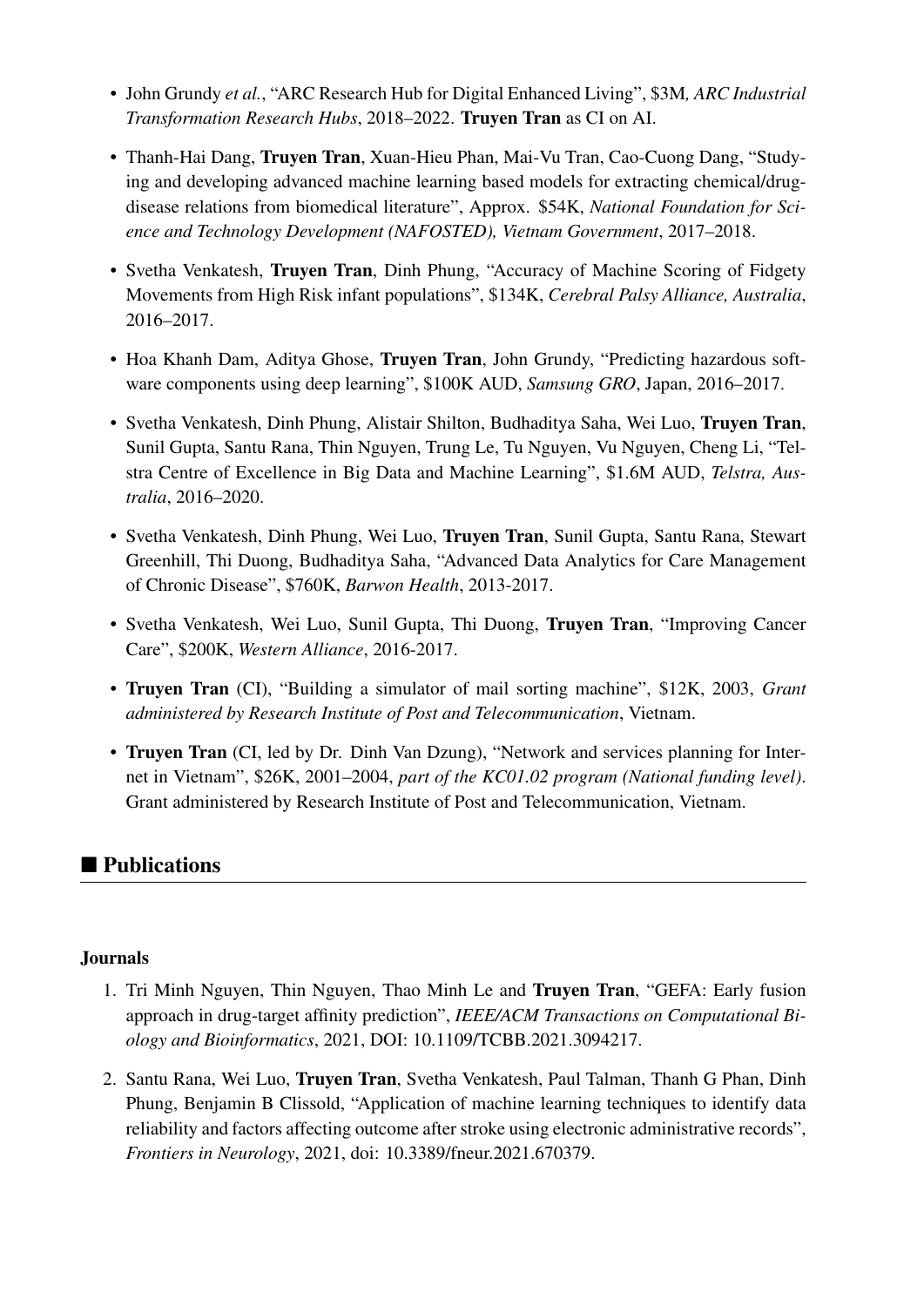- 3. Thao Minh Le, Vuong Le, Svetha Venkatesh, and Truyen Tran, "Hierarchical conditional relation networks for multimodal video question answering", *International Journal of Computer Vision*, 2021, DOI: 10.1007/s11263-021-01514-3.
- 4. Thin Nguyen, Samuel C. Lee, Thomas P. Quinn, Buu Truong, Xiaomei Li, Truyen Tran, Svetha Venkatesh, Thuc Duy Le, "PAN: Personalized Annotation-based Networks for the prediction of breast cancer relapse", *IEEE/ACM Transactions on Computational Biology and Bioinformatics*, 2021, DOI: 10.1109/TCBB.2021.3076422.
- 5. Binh Nguyen, Vuong Le, Catherine Morgan, Nadia Badawi, Truyen Tran and Svetha Venkatesh, "A Spatio-temporal Attention-based Model for Infant Movement Assessment from Videos", *IEEE Journal of Biomedical and Health Informatics*, 2021, 25(10):3911-3920. doi: 10.1109/JBHI.2021.307
- 6. Morakot Choetkiertikul, Hoa Khanh Dam, Truyen Tran, Trang Pham, Aditya Ghose, and Tim Menzies, "Automatically recommending components for issue reports using deep learning", *Empirical Software Engineering*, 2021.
- 7. Vuong Le, Thomas P. Quinn, Truyen Tran, and Svetha Venkatesh, "Deep in the bowel: Highly interpretable neural encoder-decoder networks predict gut metabolites from gut microbiome", *BMC Genomics* 21, 2020
- 8. Brisa Fernandes, Chandan Karmakar, Ryad Tamouza, Truyen Tran, Nora Hamdani, Hakim Laouamri, Jean-Romain Richard, Robert Yolken, Michael Berk, Svetha Venkatesh, Marion Leboyer, "Precision Psychiatry with immunological and cognitive biomarkers: A multidomain prediction for the diagnosis of Bipolar Disorder or Schizophrenia using machine learning", *Nature's Translational Psychiatry,* 10.1 (2020): 1-13.
- 9. Adham Beykikhoshk, Thomas P. Quinn, Samuel C. Lee, Truyen Tran, and Svetha Venkatesh, "DeepTRIAGE: interpretable and individualised biomarker scores using attention mechanism for the classification of breast cancer sub-types", *BMC Medical Genomics* 13, no. 3 (2020): 1-10.
- 10. Kien Do, Truyen Tran, Thin Nguyen and Svetha Venkatesh, "Attentional multilabel learning over graphs: A message passing approach", *Machine Learning*, March 2019, DOI: 10.1007/s10994-019-05782-6*.*
- 11. Hoa Khanh Dam, Truyen Tran, Trang Pham, SW Ng, John Grundy, Aditya Ghose, "Automatic feature learning for predicting vulnerable software components", *IEEE Transactions on Software Engineering,* Nov 2018*.*
- 12. Duong-Nguyen Nguyen, Tien-Lam Pham, Viet-Cuong Nguyen, Tuan-Dung Ho, Truyen Tran, Keisuke Takahashi and Hieu-Chi Dam. "Committee machine that votes for similarity between materials", *IUCrJ*, Vol 5. no. 6, Nov 2018.
- 13. Kien Do, Truyen Tran, and Svetha Venkatesh, "Energy-Based anomaly detection for mixed data", *Knowledge and Information Systems*, November 2018, Volume 57, Issue 2, pp 413–435, DOI: 10.1007/s10115-018-1168-z.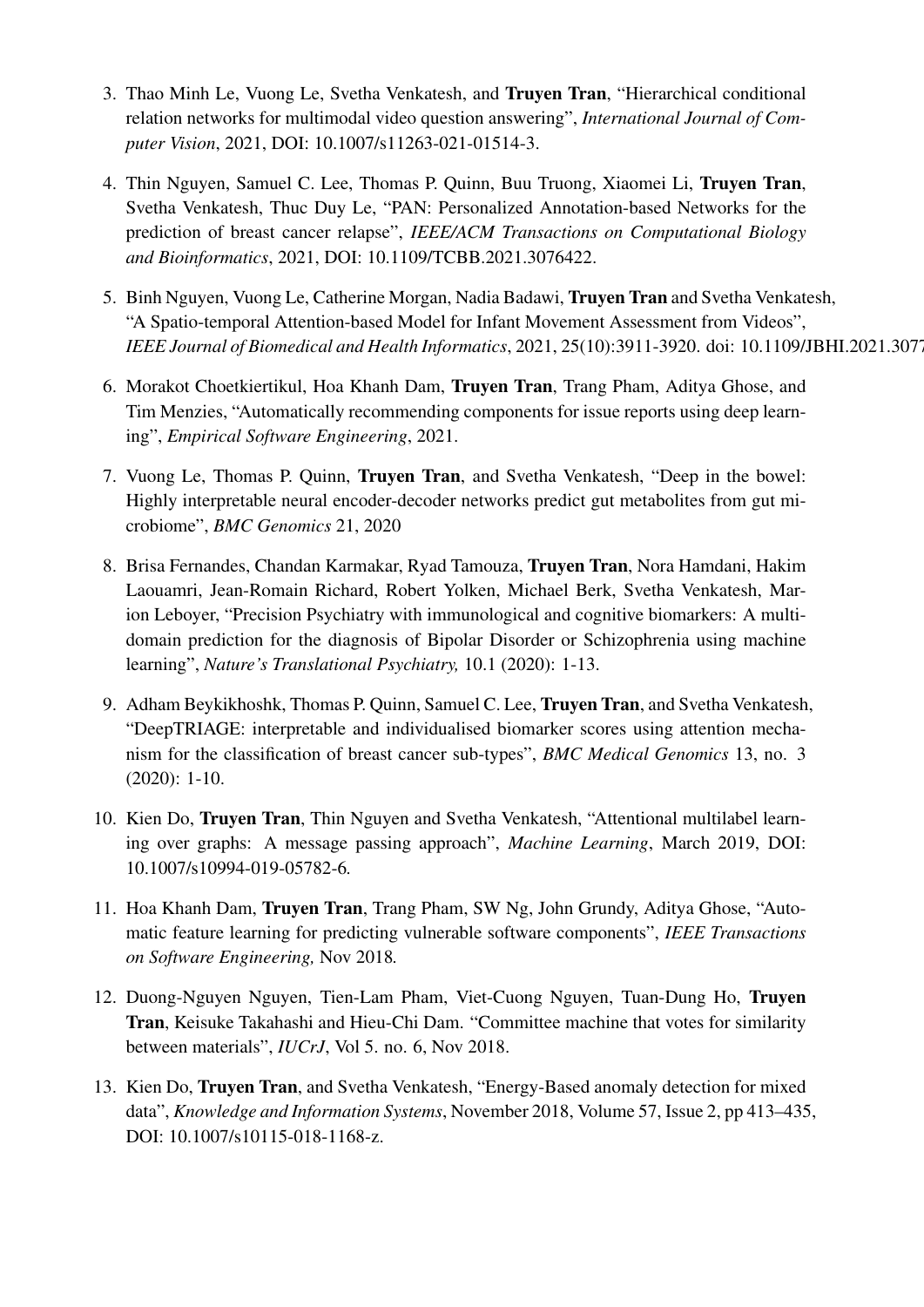- 14. Morakot Choetkiertikul, Hoa Khanh Dam, Truyen Tran, Aditya Ghose, John Grundy, "Predicting delivery capability in iterative software development", *IEEE Transactions on Software Engineering*, Volume: 44 , Issue: 6 , June 1 2018, Page(s): 551 - 573, DOI: 10.1109/TSE.2017.2693989.
- 15. Morakot Choetkiertikul, Hoa Khanh Dam, Truyen Tran, Trang Pham, Aditya Ghose, and Tim Menzies, "A deep learning model for estimating story points", *IEEE Transactions on Software Engineering,* Jan 2018, DOI: 10.1109/TSE.2018.2792473*.*
- 16. Trang Pham, Truyen Tran, Dinh Phung, Svetha Venkatesh, "Predicting healthcare trajectories from medical records: A deep learning approach", *Journal of Biomedical Informatics*, Vol 69, Pages 218--229, 2017, DOI:10.1016/j.jbi.2017.04.001.
- 17. Truyen Tran, Dinh Phung, Hung Bui, Svetha Venkatesh, "Hierarchical semi-Markov conditional random fields for deep recursive sequential data", *Artificial Intelligence*, Volume 246, May 2017, Pages 53–85.
- 18. Morakot Choetkiertikul, Hoa Khanh Dam, Truyen Tran, Aditya Ghose, "Predicting the delay of issues with due dates in software projects", *Empirical Software Engineering*, June 2017, Volume 22, Issue 3, pp 1223–1263, doi: 10.1007/s10664-016-9496-7.
- 19. Phuoc Nguyen, Truyen Tran, Nilmini Wickramasinghe, Svetha Venkatesh, "Deepr: A convolutional net for medical records", *IEEE Journal of Biomedical and Health Informatics*, vol. 21, no. 1, pp. 22–30, Jan. 2017, doi: 10.1109/JBHI.2016.2633963.
- 20. Wei Luo; Dinh Phung; Truyen Tran; Sunil Gupta; Santu Rana; Chandan Karmakar; Alistair Shilton; John Yearwood; Nevenka Dimitrova; Tu Bao Ho; Svetha Venkatesh; Michael Berk, "Guidelines for developing and reporting of machine learning predictive models in biomedical research", *JMIR,* 18(12), 2016, DOI: 10.2196/jmir.5870
- 21. Shaowu Liu, Gang Li, Truyen Tran and Jiang Yuan, "Preference relation-based Markov random fields for recommender systems", *Machine Learning*, DOI: 10.1007/s10994-016- 5603-7, 2016.
- 22. Truyen Tran, Dinh Phung, Svetha Venkatesh, "Collaborative filtering via sparse Markov random fields", *Information Sciences*, Volume 369(10) November 2016, Pages 221–237, DOI: 10.1016/j.ins.2016.06.027
- 23. Shivapratap Gopakumara, Truyen Tran, Wei Luo, Dinh Phung, Svetha Venkatesh, "Forecasting daily patient outflow from a ward having no real-time clinical data", *JMIR*, Vol 4, No 3 (2016): Jul. 2016, pp:e25, doi: 10.2196/medinform.5650.
- 24. Wei Luo, Emily Huning, Truyen Tran, Dinh Phung, and Svetha Venkatesh, "Screening for post 32-week preterm birth risk: How helpful is routine perinatal data collection?", *Heliyon,* Volume 2, Issue 6, June 2016, Article e00119*,* doi: 10.1016/j.heliyon.2016.e00119
- 25. Wei Luo, Richard Harvey, Truyen Tran, Dinh Phung, Svetha Venkatesh and Jason Connor , "Consistency of the Health of the Nation Outcome Scales (HoNOS) at inpatient-tocommunity transition", *BMJ Open*, 2016;6:e010732 doi:10.1136/bmjopen-2015-010732.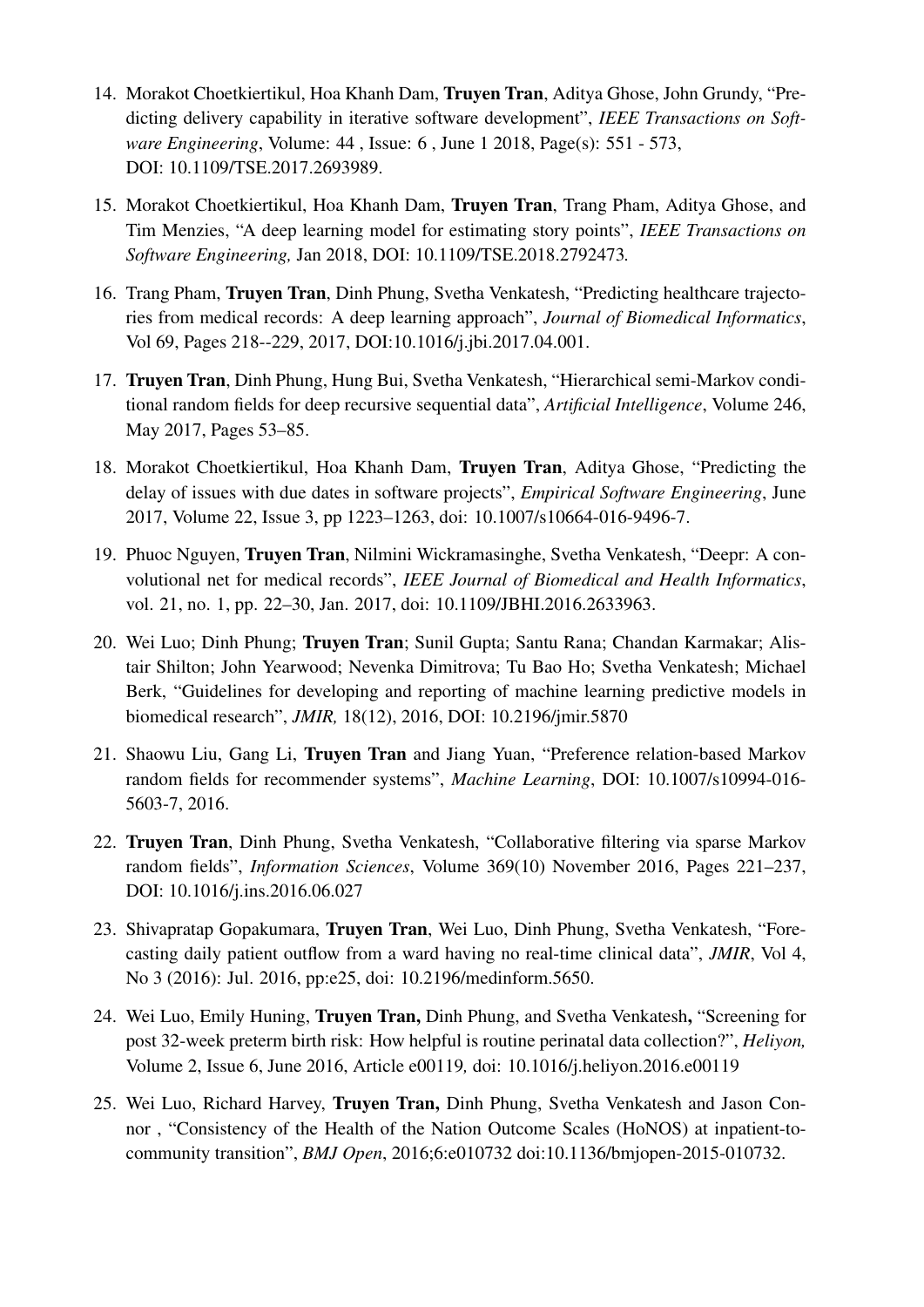- 26. Chandan Karmakar, Wei Luo, Truyen Tran, Michael Berk, and Svetha Venkatesh, "Predicting risk of suicide attempt using history of physical illnesses from electronic medical records", *JMIR Mental Health,* Vol 3, No 3 (2016): Jul-Sept.
- 27. Tu D. Nguyen, Truyen Tran, D. Phung, and S. Venkatesh, "Graph-induced restricted Boltzmann machines for document modeling", *Information Sciences*, 2016, vol 328, pp. 60-75 DOI: 10.1016/j.ins.2015.08.023.
- 28. Wei Luo , Thin Nguyen, Melanie Nichols, Truyen Tran, Santu Rana, Sunil Gupta, Dinh Phung, Svetha Venkatesh, Steve Allender, "Is demography destiny? Application of machine learning techniques to accurately predict population health outcomes from a minimal demographic dataset", *PLoS ONE*, May 4, 2015, DOI: 10.1371/journal.pone.0125602.
- 29. Truyen Tran, Dinh Phung, Svetha Venkatesh, "Modelling human preferences for ranking and collaborative filtering: A probabilistic ordered partition approach", *Knowledge and Information System (KAIS)*, May 13, 2015, DOI: 10.1007/s10115-015-0840-9
- 30. Thin Nguyen, Truyen Tran, Wei Luo, Sunil Gupta, Santu Rana, Dinh Phung, Melanie Nichols, Lynne Millar, Svetha Venkatesh, Steven Allender, "Web search activity data accurately predicts population chronic disease risk in the United States", *Journal of Epidemiology & Community Health*, 2015, doi:10.1136/jech-2014-204523.
- 31. Truyen Tran, Tu D. Nguyen, D. Phung, and S. Venkatesh, "Learning vector representation of medical objects via EMR-driven nonnegative restricted Boltzmann machines (*e*NRBM)", *Journal of Biomedical Informatics (JBI)*, 2015, pii: S1532-0464(15)00014-3. doi: 10.1016 / j.jbi.2015.01.012.
- 32. Truyen Tran, Wei Luo, Dinh Phung, Sunil Gupta, Santu Rana, Richard Lee Kennedy, Ann Larkins, Svetha Venkatesh, "A framework for feature extraction from hospital medical data with applications in risk prediction", *BMC bioinformatics* 15 (1), 2014, DOI: 10.1186/s12859-014-0425-8.
- 33. Truyen Tran, Dinh Phung, Svetha Venkatesh, "Tree-based iterated local search for Markov random fields with applications in image analysis", *Journal of Heuristics*, 2014, DOI: 10.1007/s10732-014-9270-1*.*
- 34. Shivapratap Gopakumar, Truyen Tran, Tu Dinh Nguyen, Dinh Phung, and Svetha Venkatesh, "Stabilizing high-dimensional prediction models using feature graphs", *IEEE Journal of Biomedical and Health Informatics*, 2014, DOI: 10.1109/JBHI.2014.2353031.
- 35. Santu Rana, Truyen Tran, Wei Luo, Richard Lee Kennedy, Dinh Phung, Svetha Venkatesh, "Predicting unplanned readmission after myocardial infarction from routinely collected administrative hospital data", *Australian Health Review*, 38(4):377–382, Sept 2014, doi: 10.1071/AH14059.
- 36. Truyen Tran, Wei Luo, Dinh Phung, Richard Harvey, Michael Berk, Richard Lee Kennedy, Svetha Venkatesh, "Risk stratification using data from electronic medical records better pre-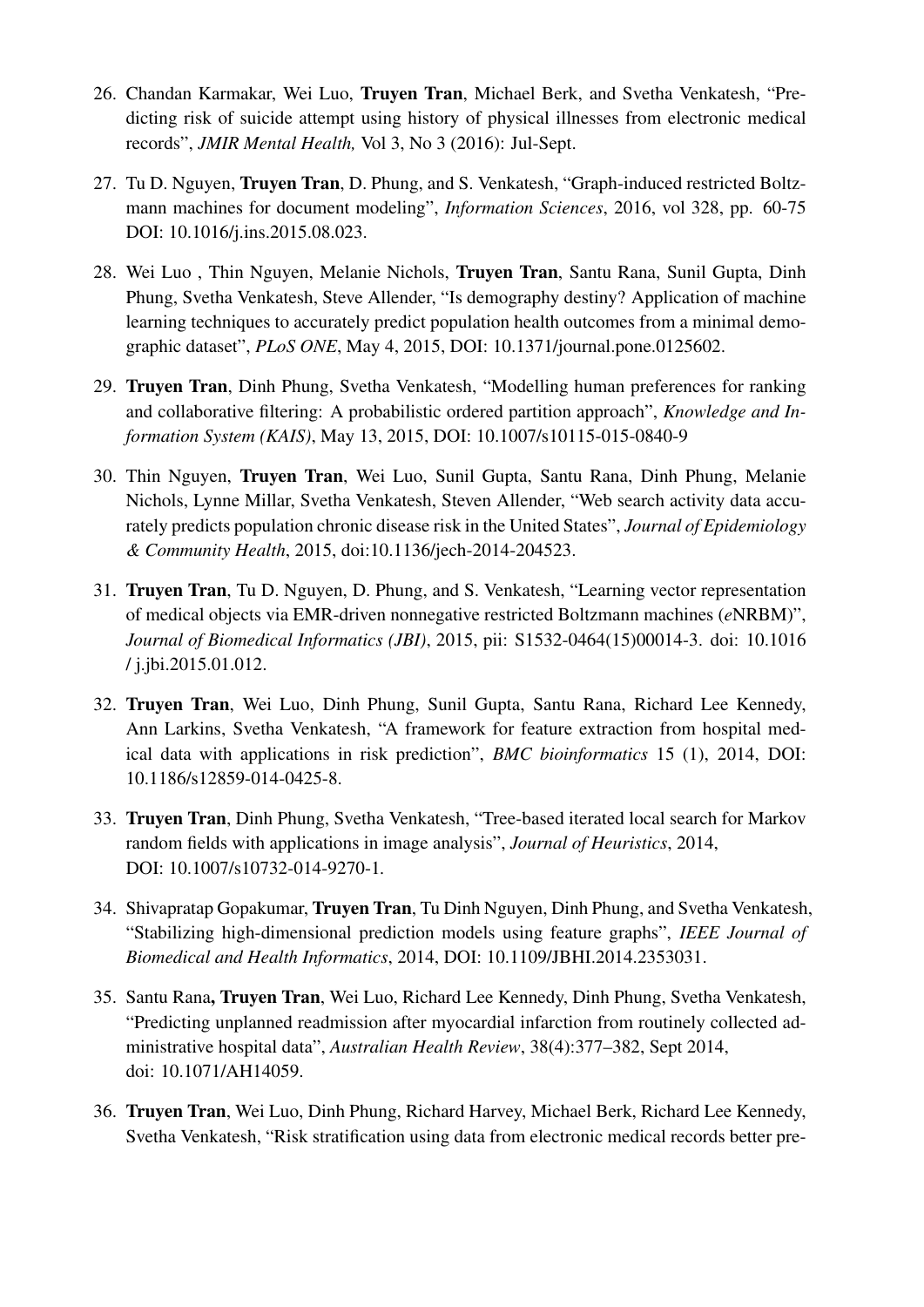dict suicide risks than clinician assessments"*, BMC Psychiatry,* 14:76, 2014, doi:10.1186/1471- 244X-14-76. Winner of the CRESP Early Career Researcher Best Award.

- 37. Sunil Gupta, Truyen Tran, Wei Luo, Dinh Phung, Richard Lee Kennedy, Adam Broad, David Campbell, David Kipp, Madhu Singh, Mustafa Khasraw, Leigh Matheson, David M Ashley, Svetha Venkatesh, "Machine-learning prediction of cancer survival: a retrospective study using electronic administrative records and a cancer registry", *BMJ Open*, 2014, doi:10.1136/bmjopen-2013-004007
- 38. Truyen Tran, Dinh Phung, Wei Luo, and Svetha Venkatesh, "Stabilized sparse ordinal regression for medical risk stratification", *Knowledge and Information Systems*, 2014, DOI: 10.1007/s10115-014-0740-4.

#### Peer-reviewed conferences and workshops

- 1. Dung Nguyen, Phuoc Nguyen, Svetha Venkatesh, Truyen Tran, "Learning to transfer role assignment across team sizes", *AAMAS*, 2022.
- 2. Dung Nguyen, Phuoc Nguyen, Hung Le, Kien Do, Svetha Venkatesh, Truyen Tran, "Learning theory of mind via dynamic traits attribution", *AAMAS*, 2022.
- 3. Hung Le, Thommen K George, Majid Abdolshah, Truyen Tran, Svetha Venkatesh, "Modelbased episodic memory induces dynamic hybrid controls", *NeurIPS'21*.
- 4. Asjad Khan, Aditya Ghose, Hoa Dam, Hung Le, Truyen Tran, Kien Do, "DeepProcess: Supporting business process execution using a MANN-based recommender system", *IC-SOC'21*.
- 5. Dang Nguyen, Sunil Gupta, Trong Nguyen, Santu Sana, Phuoc Nguyen, Truyen Tran, Ky Le, Shannon Ryan, Svetha Venkatesh, "Knowledge distillation with distribution mismatch", *ECML-PKDD'21*.
- 6. Phuoc Nguyen, Truyen Tran, Ky Le, Sunil Gupta, Santu Sana, Dang Nguyen, Trong Nguyen, Shannon Ryan, Svetha Venkatesh, "Fast conditional network compression using Bayesian HyperNetworks", *ECML-PKDD'21.*
- 7. Phuoc Nguyen, Truyen Tran, Sunil Gupta, Santu Rana, Hieu-Chi Dam, Svetha Venkatesh, "Variational hyper-encoding networks", *ECML-PKDD'21.*
- 8. Truyen Tran, Vuong Le, Hung Le, Thao M Le, "From deep learning to deep reasoning", *KDD'21*.
- 9. Duc Nguyen, Binh Nguyen, Phuoc Nguyen, Truyen Tran, "High-order representation learning for multivariate time series forecasting", *ICML'21 Workshop on Time-Series*, 2021.
- 10. Tri Minh Nguyen, Thomas P Quinn, Thin Nguyen, Truyen Tran, "Counterfactual explanation with multi-agent reinforcement learning for drug target prediction", *ICML'21 Workshop on Interpretable Machine Learning in Healthcare*, 2021.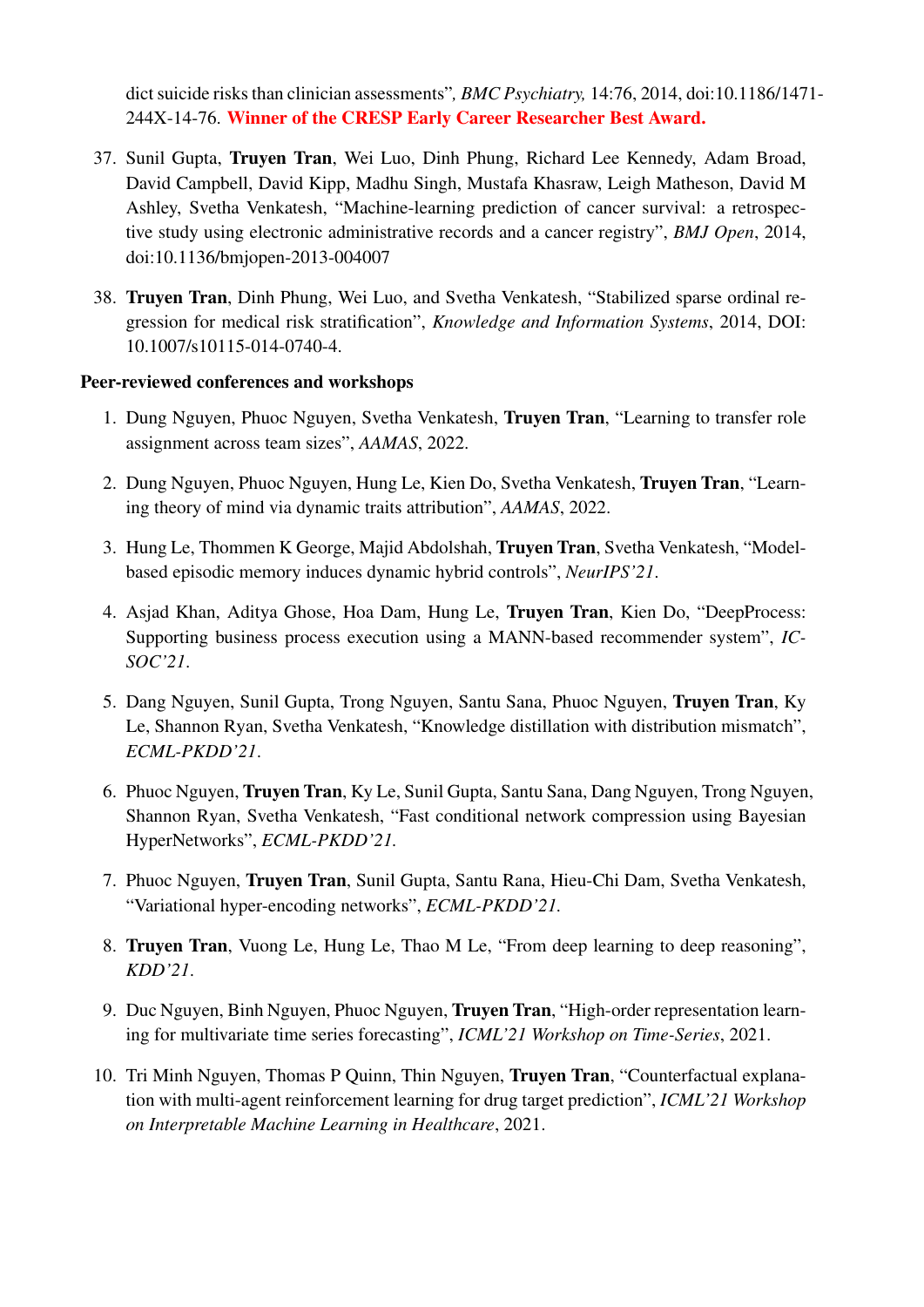- 11. Kien Do, Truyen Tran, Svetha Venkatesh, "Clustering by maximizing mutual information across views", *ICCV'21*.
- 12. Long Hoang Dang, Thao Minh Le, Vuong Le, and Truyen Tran. "Object-centric representation learning for video question answering", *IJCNN'21*.
- 13. Long Hoang Dang, Thao Minh Le, Vuong Le, and Truyen Tran. "Hierarchical objectoriented spatio-temporal reasoning for video question answering", *IJCAI'21*.
- 14. Romero Morais, Vuong Le, Svetha Venkatesh and Truyen Tran, "Learning asynchronous and sparse human-object interaction in videos", *CVPR'21*, 19-25 June, Virtual.
- 15. Kien Do, Truyen Tran and Svetha Venkatesh, "Semi-supervised learning with variational Bayesian inference and maximum uncertainty regularization", *AAAI'21*.
- 16. Hung Tran, Vuong Le and Truyen Tran, "Goal-driven long-term trajectory prediction", *WACV'21*, Jan 5-9 2021, Online.
- 17. Tri Minh Nguyen, Thin Nguyen, Thao Minh Le and Truyen Tran, "GEFA: Early fusion approach in drug-target affinity prediction", *NeurIPS 2020 Workshop on Machine Learning for Structural Biology (MLSB)*, Online.
- 18. Phuoc Nguyen, Truyen Tran, Sunil Gupta, Santu Rana, Hieu-Chi Dam, Svetha Venkatesh, "HyperVAE: A minimum description length variational hyper-encoding network", *NeurIPS 2020 Workshop on Meta-Learning*, Online.
- 19. Hoang Thanh-Tung, Truyen Tran, "Toward a generalization metric for deep generative models", *NeurNIPS 2020 1st Workshop on I Can't Believe It's Not Better*, Online.
- 20. Duc Nguyen, Phuoc Nguyen, Kien Do, Santu Rana, Sunil Gupta, Truyen Tran, "Unsupervised anomaly detection on temporal multiway data", *2020 IEEE Symposium Series on Computational Intelligence* (SSCI) (SSCI 2020), Canberra, 1-4 Dec 2020.
- 21. Long Hoang Dang, Thao Minh Le, Vuong Le and Truyen Tran, "Object-centric relational reasoning for video question answering", *The 2nd Workshop on Video Turing Test: Toward Human-Level Video Story Understanding*, ECCV Online, 28 August. 2020.
- 22. Dung Nguyen, Truyen Tran, Svetha Venkatesh, "Theory of mind with guilt aversion facilitates cooperative reinforcement learning", *ACML'20*, November 18-20 2020, Bangkok, Thailand.
- 23. Romero Morais, Vuong Le, Truyen Tran and Svetha Venkatesh, "Learning to abstract and predict human actions", *BMVC'20*, 7-10 Sept, Virtual.
- 24. Hung Le, Truyen Tran, Svetha Venkatesh, "Self-attentive associative memory", *ICML'20*, July 12-18, Online.
- 25. Thao Minh Le, Vuong Le, Svetha Venkatesh, and Truyen Tran, "Dynamic language binding in relational visual reasoning", *IJCAI'20*, July 11-17, Yokohama, Japan.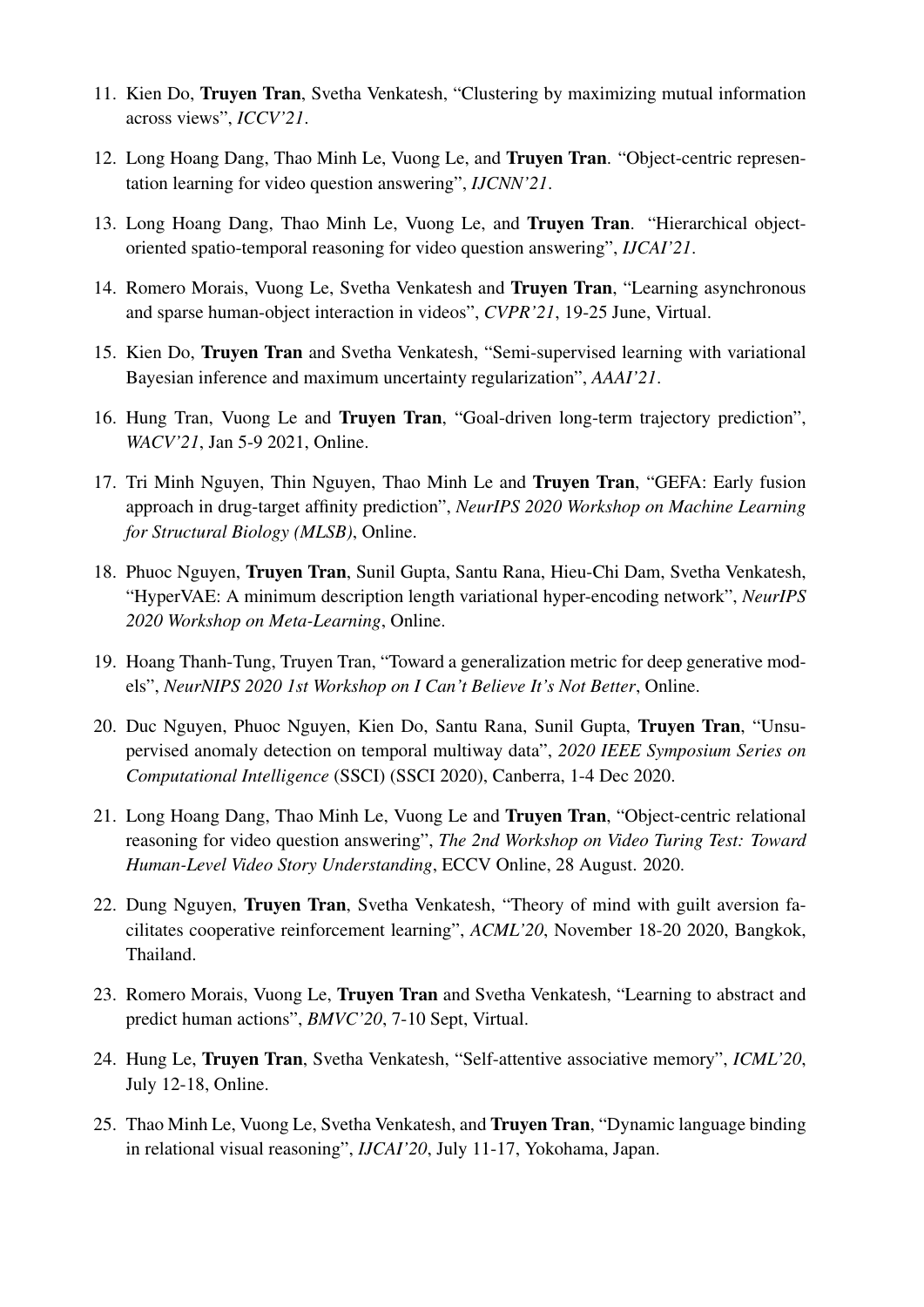- 26. Hoang Thanh-Tung, Truyen Tran, "On catastrophic forgetting and mode collapse in Generative Adversarial Networks", *IJCNN'20*, Jul 19-24 Glasgow, United Kingdom.
- 27. Thommen G Karimpanal, Santu Rana, Sunil Gupta, Truyen Tran, Svetha Venkatesh, "Learning transferable domain priors for safe exploration in reinforcement learning", *IJCNN'20*, Jul 19-24 Glasgow, United Kingdom.
- 28. Thao Minh Le, Vuong Le, Svetha Venkatesh, and Truyen Tran, "Neural reasoning, fast and slow, for video question answering", *IJCNN'20*, Jul 19-24 Glasgow, United Kingdom.
- 29. Thao Minh Le, Vuong Le, Svetha Venkatesh, and Truyen Tran, "Hierarchical conditional relation networks for video question answering", *CVPR'20*, Jun 16-18 Seattle, Washington, United States.
- 30. Hung Le, Truyen Tran, Svetha Venkatesh, "Neural stored-program memory", *ICLR'20*, April 26-30, Addis Ababa, Ethiopia.
- 31. Kien Do, Truyen Tran, "Theory and evaluation metrics for learning disentangled representations", *ICLR'20*, April 26-30, Addis Ababa, Ethiopia.
- 32. Kien Do, Truyen Tran, Svetha Venkatesh, "Graph transformation policy network for chemical reaction prediction", *KDD'19*, Anchorage, Alaska, USA.
- 33. Romero Morais, Vuong Le, Budhaditya Saha, Truyen Tran, Moussa Reda Mansour, Svetha Venkatesh, "Learning regularity in skeleton trajectories for anomaly detection in videos", *CVPR'19*, June 16-20, Long Beach, CA, USA.
- 34. Hoa Khanh Dam, Trang Pham, Shien Wee Ng, Truyen Tran, John Grundy, Aditya Ghose, Taeksu Kim, Chul-Joo Kim, "Lessons learned from using a deep tree-based model for software defect prediction in practice", *MSR'19*, 25 May - 31 May 2019, Montréal, QC, Canada.
- 35. Hoang Thanh-Tung, Truyen Tran, Svetha Venkatesh, "Improving generalization and stability of Generative Adversarial Networks", *ICLR 2019*, May 6-9, New Orleans, USA.
- 36. Hung Le, Truyen Tran, Svetha Venkatesh, "Learning to remember more with less memorization", *ICLR 2019*, May 6-9, New Orleans, USA.
- 37. Hoa Khanh Dam, Truyen Tran, John Grundy, Aditya Ghose, Yasutaka Kamei, "Towards effective AI-powered agile project management", *ICSE 2019 New Ideas and Emerging Results*, 25 May - 31 May 2019, Montréal, QC, Canada.
- 38. Phuoc Nguyen, Truyen Tran, Sunil Gupta, Santu Rana, Svetha Venkatesh, "Incomplete conditional density estimation for fast materials discovery", *SDM 2019*, May, Calgary, Alberta, Canada.
- 39. Trang Pham, Truyen Tran, Svetha Venkatesh, "Neural reasoning for chemical-chemical interaction", *NeurIPS'18 Workshop on Machine Learning for Molecules and Materials*, Montreal, Canada.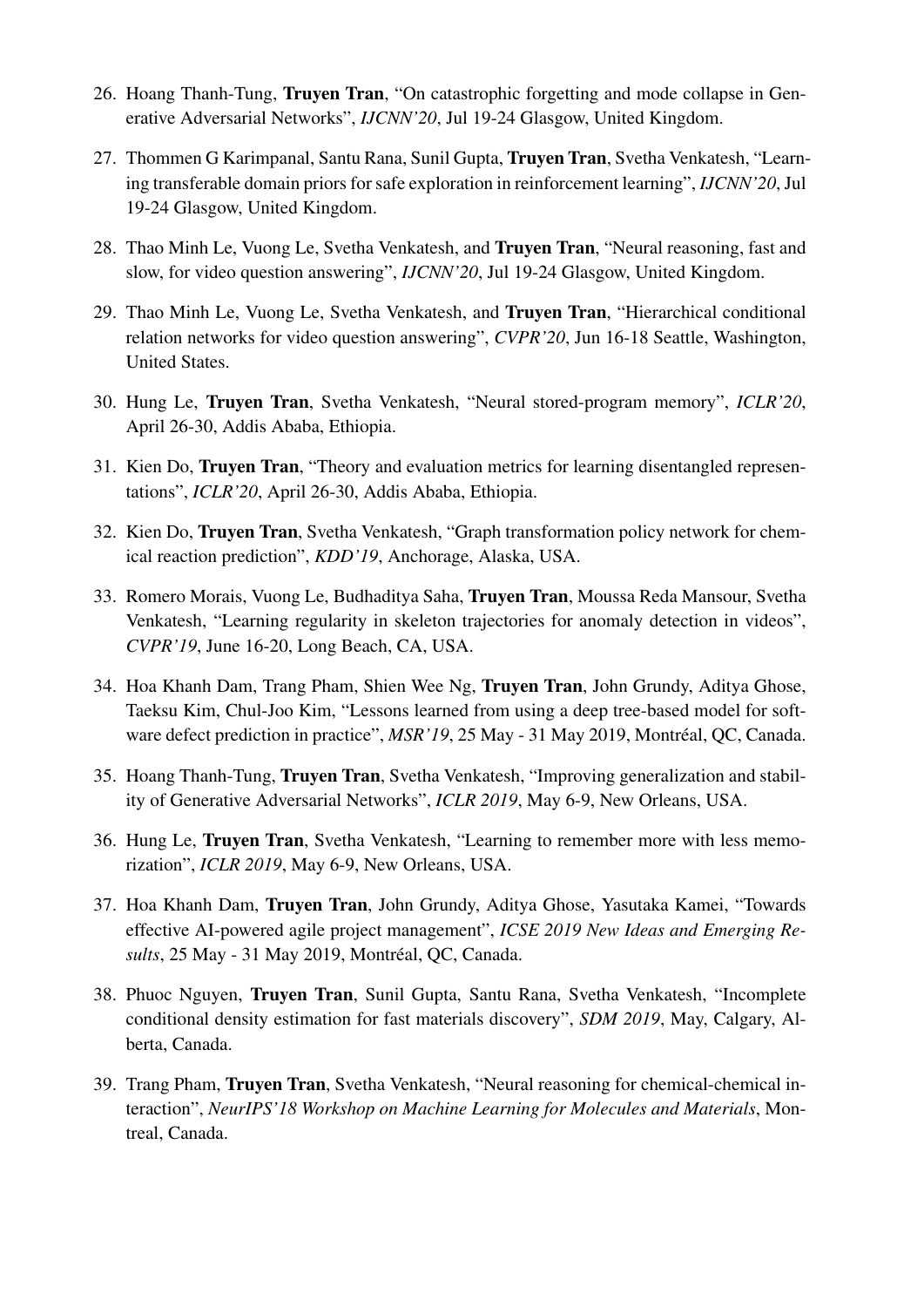- 40. Hung Le, Truyen Tran, Thin Nguyen, Svetha Venkatesh, "Variational memory encoderdecoder", *NeurIPS'18*, Montreal, Canada.
- 41. Hoang Thanh-Tung, Truyen Tran, Svetha Venkatesh, "On catastrophic forgetting and mode collapse in Generative Adversarial Networks", *ICML Workshop on Theoretical Foundations and Applications of Deep Generative Models*, 2018.
- 42. Hung Le, Truyen Tran, Svetha Venkatesh, "Dual memory neural computer for asynchronous two-view sequential learning", *KDD'18,* August, London, UK*.*
- 43. Trang Pham, Truyen Tran, Svetha Venkatesh, "Graph memory networks for molecular activity prediction", *ICPR'18*, August, Bejing, China.
- 44. Kien Do, Truyen Tran, Svetha Venkatesh, "Knowledge graph embedding with multiple relation projections", *ICPR'18*, August, Bejing, China.
- 45. Phuoc Nguyen, Truyen Tran, Svetha Venkatesh, "Resset: A recurrent model for sequence of sets with applications to electronic medical records", *IJCNN'18*, July, Rio de Janeiro, Brazil.
- 46. Hung Le, Truyen Tran and Svetha Venkatesh, "Dual control memory augmented neural networks for treatment recommendations", *PAKDD'18*, June 2018, Melbourne, Australia.
- 47. Hoa Khanh Dam, Truyen Tran, Trang Pham and Aditya Ghose, "Explainable software analytics", *ICSE 2018 New Ideas and Emerging Results*, May 27 - 3 June 2018, Gothenburg, Sweden.
- 48. Morakot Choetkiertikul, Hoa Khanh Dam, Truyen Tran, Trang Pham and Aditya Ghose, "Predicting components for issue reports using deep learning with information retrieval", *International Conference on Software Engineering (ICSE'18) - Poster Track*, May 27 - 3 June 2018, Gothenburg, Sweden.
- 49. Trang Pham, Truyen Tran, Svetha Venkatesh, "Graph memory networks for molecular activity prediction", *NIPS Workshop on Deep learning for physical sciences,* 2017.
- 50. Trang Pham, Truyen Tran, Svetha Venkatesh, "A generic neural architecture for multiple inputs and outputs", *NIPS Workshop on Women in Machine Learning (WiML 2017),* 2017.
- 51. Phuoc Nguyen, Truyen Tran, Svetha Venkatesh, "Finding algebraic structure of care in time: A deep learning approach", *NIPS Workshop on Machine Learning for Health (ML4H)*, 2017.
- 52. Phuoc Nguyen, Truyen Tran, Svetha Venkatesh, "Deep learning to attend to risk in ICU*", IJCAI'17 Workshop on Knowledge Discovery in Healthcare II: Towards Learning Healthcare Systems (KDH 2017)*, Melbourne, Australia, August.
- 53. Trang Pham, Truyen Tran, Hoa Dam, Svetha Venkatesh, "Graph classification via deep learning with virtual nodes", *IJCAI'17 Third Representation Learning for Graphs Workshop (ReLiG 2017)*, Melbourne, Australia, August.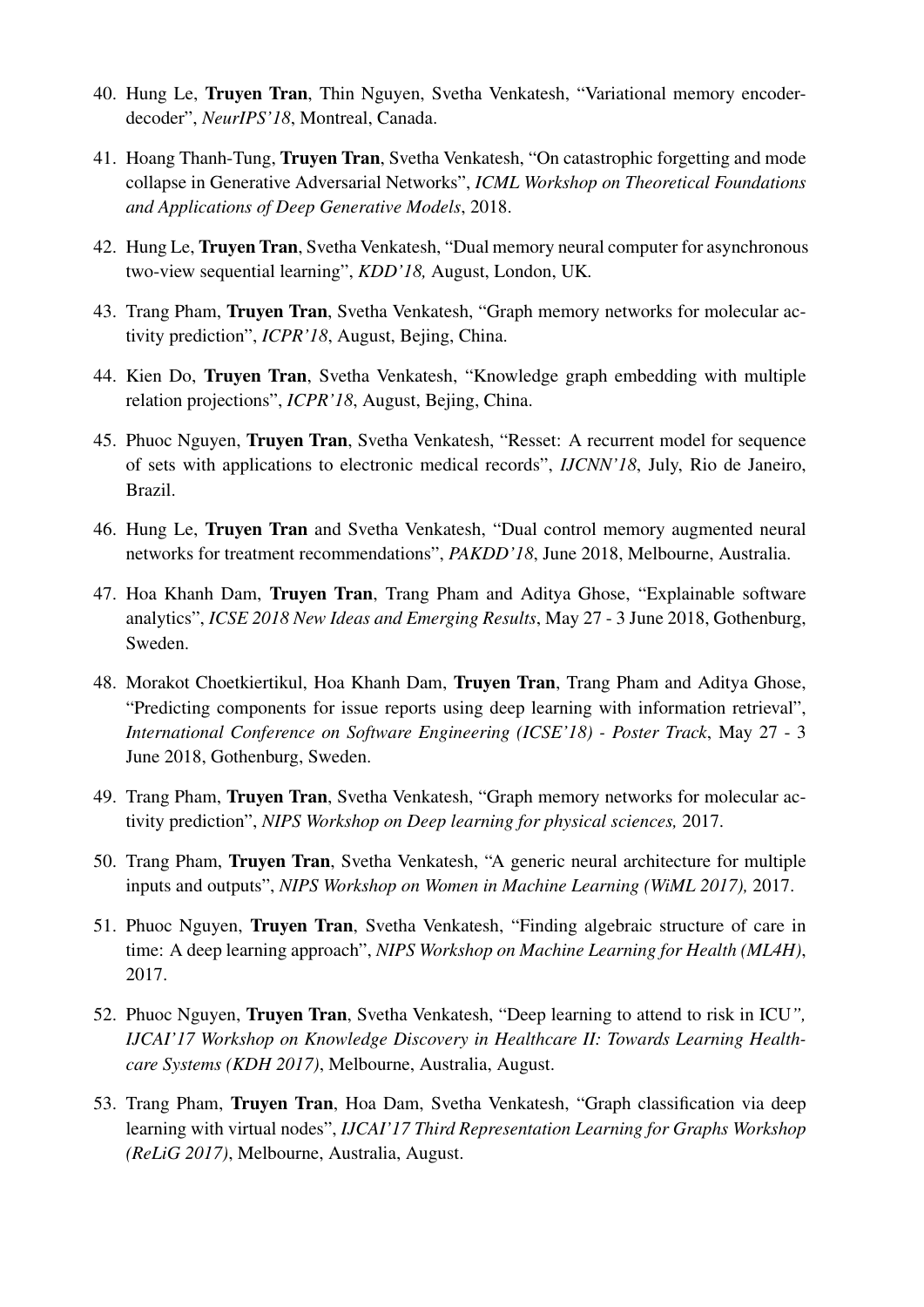- 54. Kien Do, Truyen Tran, Svetha Venkatesh, "Learning recurrent matrix representation", *IJ-CAI'17 Third Representation Learning for Graphs Workshop (ReLiG 2017)*, Melbourne, Australia, August.
- 55. Trang Pham, Truyen Tran, Dinh Phung, Svetha Venkatesh, "Column networks for collective classification", *AAAI'17.*
- 56. Kien Do, Truyen Tran, Dinh Phung, Svetha Venkatesh, "Outlier detection on mixed-type data: An energy-based approach", *International Conference on Advanced Data Mining and Applications (ADMA 2016)*. Best Student Runner-up Paper Award.
- 57. Shivapratap Gopakumara, Truyen Tran, Dinh Phung, Svetha Venkatesh, "Stabilizing linear prediction models using autoencoder", *International Conference on Advanced Data Mining and Applications (ADMA 2016)*.
- 58. Shivapratap Gopakumara, Truyen Tran, Wei Luo, Dinh Phung, Svetha Venkatesh, "Forecasting patient outflow from wards having no real-time clinical data", *ICHI'16*.
- 59. Hoa Khanh Dam, Truyen Tran and Trang Pham, "A deep language model for software code", *FSE Workshop on NL+SE,* 2016.
- 60. Hoa Khanh Dam, Truyen Tran, John Grundy and Aditya Ghose, "DeepSoft: A vision for a deep model of software", *FSE Vision and Reflection Track,* 2016.
- 61. Trang Pham, Truyen Tran, Dinh Phung, Svetha Venkatesh, "Faster training of very deep networks via p-norm gates", *ICPR'16*.
- 62. Truyen Tran, Wei Luo, Dinh Phung, Jonathan Morris, Kristen Rickard, Svetha Venkatesh, "Preterm birth prediction: Deriving stable and interpretable rules from high dimensional data", *Conference on Machine Learning in Healthcare*, LA, USA Aug 2016.
- 63. Truyen Tran, Dinh Phung and Svetha Venkatesh, "Neural choice by elimination via highway networks", *PAKDD workshop on Biologically Inspired Techniques for Data Mining (BDM'16)*, April 19-22 2016, Auckland, NZ.
- 64. Trang Pham, Truyen Tran, Dinh Phung and Svetha Venkatesh, "DeepCare: A deep dynamic memory model for predictive medicine", *PAKDD'16*, April 19-22 2016, Auckland, NZ.
- 65. Shaowu Liu, Gang Li, Truyen Tran, Jiang Yuan, "Preference relation-based Markov random fields", *ACML'15*, November 20-22, 2015, Hong Kong.
- 66. Morakot Choetkiertikul, Daniel Avery, Hoa Khanh Dam, Truyen Tran and Aditya Ghose, "Who will answer my question on Stack Overflow?", *24th Australasian Software Engineering Conference (ASWEC 2015)*, Adelaide, Australia, September 28 - October 1, 2015.
- 67. Morakot Choetikertikul, Hoa Khanh Dam, Truyen Tran, Aditya Ghose, "Predicting delays in software projects using networked classification", *30th IEEE/ACM International Conference on Automated Software Engineering*, November 9–13, 2015 Lincoln, Nebraska, USA.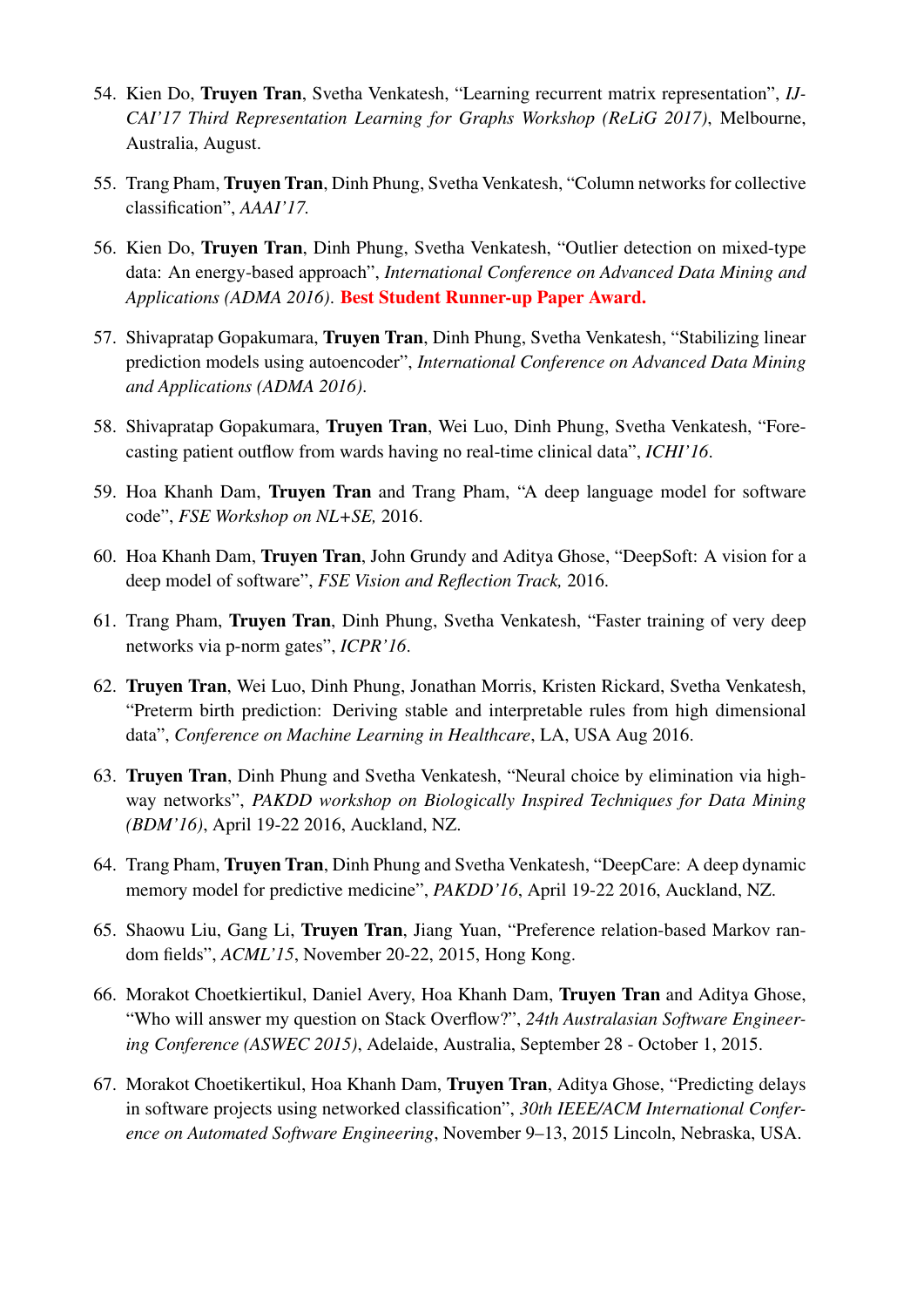- 68. Morakot Choetikertikul, Hoa Khanh Dam, Truyen Tran, Aditya Ghose, "Characterization and prediction of issue-related risks in software projects", *MSR'15*, May 16–17, Florence, Italy. Winner of ACM SIGSOFT Distinguished Paper Award.
- 69. Shivapratap Gopakumar, Truyen Tran, Tu Dinh Nguyen, Dinh Phung, and Svetha Venkatesh, "Stabilizing sparse Cox model using statistic and semantic structures in electronic medical records", *PAKDD'15*, Ho Chi Minh City, Vietnam, May 2014. Runner-up for Best Student Paper Award.
- 70. Tu Dinh Nguyen, Truyen Tran, Dinh Phung, and Svetha Venkatesh, "Tensor-variate Restricted Boltzmann Machines", *AAAI'15*.
- 71. Shaowu Liu, Truyen Tran, Gang Li, Jiang Yuan, "Ordinal random fields for recommender systems", *ACML'14*, Nha Trang, Vietnam, Nov 2014.
- 72. T Nguyen, D Phung, W Luo, T Tran, S Venkatesh, "2014 iPoll: Automatic polling using online search", *15th International Conference on Web Information System Engineering (WISE 2014),* 2014.
- 73. Shivapratap Gopakumar, Truyen Tran, Dinh Phung, and Svetha Venkatesh, "Stabilizing sparse Cox's model using clinical structures in electronic medical records", *2nd International Workshop on Pattern Recognition for Healthcare Analytics*, August, 2014 Stockholm, Sweden.
- 74. Tu Dinh Nguyen, Truyen Tran, Dinh Phung, and Svetha Venkatesh, "Latent patient profile modelling and applications with Mixed-Variate Restricted Boltzmann Machine", *Advances in Knowledge Discovery and Data Mining, Lecture Notes in Computer Science*, Volume 7818, 2013, pp 123–135.
- 75. Truyen Tran, Dinh Phung, Wei Luo, Richard Harvey, Michael Berk, and Svetha Venkatesh, "An integrated framework for suicide risk prediction", In *Proc. of 19th ACM SIGKDD Conference on Knowledge Discovery and Data Mining* (KDD), Chicago, USA, August, 2013.
- 76. Tu D. Nguyen, Truyen Tran, D. Phung, and S. Venkatesh, "Learning sparse latent representation and distance metric for image retrieval", In *Proc. of IEEE International Conference on Multimedia and Expo* (ICME), San Jose, California, USA, July 2013.
- 77. Truyen Tran, D. Phung, and S. Venkatesh, "Thurstonian Boltzmann machines: Learning from multiple inequalities", *Journal of Machine Learning Research (JMLR) Workshop and Conference Proceedings*, Vol. 28(2):46–54, 2013.
- 78. Tu D. Nguyen, Truyen Tran, D. Phung, and S. Venkatesh, "Learning parts-based representations with Nonnegative Restricted Boltzmann Machine", *Journal of Machine Learning Research (JMLR) Workshop and Conference Proceedings*, Vol. 29:133–148, 2013.
- 79. Truyen Tran, D. Phung, and S. Venkatesh, "Cumulative restricted Boltzmann machines for ordinal matrix data analysis", *Journal of Machine Learning Research (JMLR)Workshop and Conference Proceedings*, Vol. 25*:*411–426, 2012.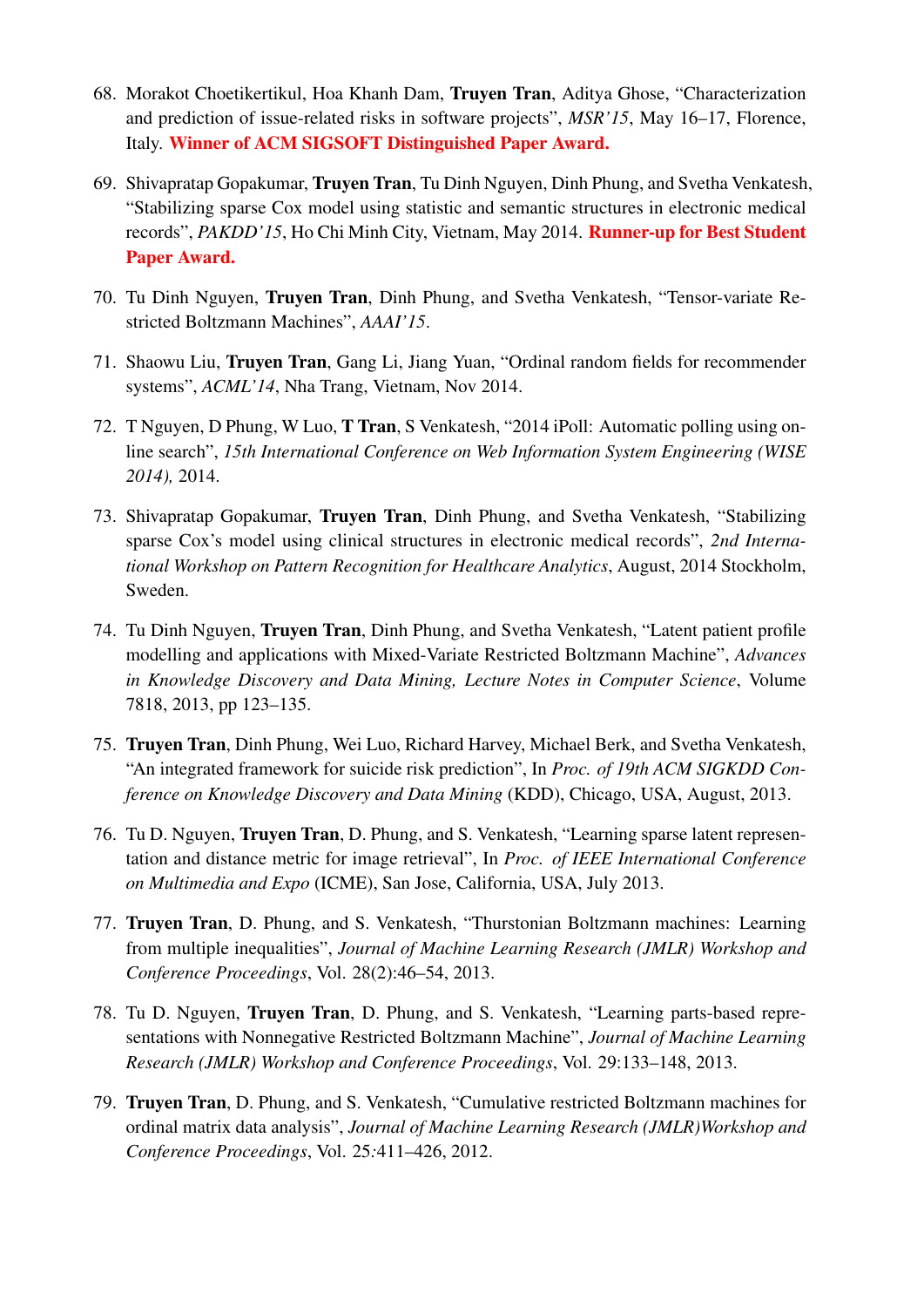- 80. Truyen Tran, D. Phung, and S. Venkatesh, "Learning from ordered sets and applications in collaborative ranking", *Journal of Machine Learning Research (JMLR) Workshop and Conference Proceedings*, Vol. 25:427–442, 2012.
- 81. Truyen Tran, D. Phung, and S. Venkatesh, "Embedded Restricted Boltzmann Machines for fusion of mixed data type and applications in social measurements analysis", In *Proc. of 15th International Conference on Information Fusion* (FUSION), Singapore, July 2012.
- 82. Truyen Tran, D. Phung, and S. Venkatesh, "A sequential decision approach to ordinal preferences in recommender systems", In *Proc. of 25-th Conference on Artificial Intelligence* (AAAI-12), Toronto, Canada, July 2012.
- 83. Truyen Tran, D. Phung, and S. Venkatesh, "Learning Boltzmann distance metric for face recognition", In *Proc. of IEEE International Conference on Multimedia & Expo* (ICME 2012), Melbourne, Australia, July 2012.
- 84. Truyen Tran, D. Phung, and S. Venkatesh, "Mixed-variate restricted Boltzmann machines", *Journal of Machine Learning Research (JMLR) Workshop and Conference Proceedings*, Vol. 20:213–229, 2011.
- 85. T. Truyen, D. Phung, and S. Venkatesh, "Probabilistic models over ordered partitions with applications in document ranking and collaborative filtering", In *Proc. of SIAM Int. Conf. on Data Mining* (SDM11), April, Arizona, USA, 2011.
- 86. Thin Nguyen, Dinh Phung, Brett Adams, Truyen Tran and Svetha Venkatesh, "Classification and pattern discovery of mood in Weblogs", *Advances in Knowledge Discovery and Data Mining*, 2010, pp 283-290, Springer.
- 87. T. Nguyen, D. Phung, B. Adams, T. Truyen, and S. Venkatesh. "Hyper-community detection in the blogosphere", In *Proc. of ACM Workshop on Social media, in conjunction with ACM Int. Conf on Multimedia* (ACM-MM), Firenze, Italy, 2010. ACM.
- 88. S. Gupta, D. Phung, B. Adams, T.T. Truyen and S. Venkatesh, "Nonnegative shared subspace learning and its application to social media retrieval", In *Proc. of 16th ACM SIGKDD Conference on Knowledge Discovery and Data Mining*, 25-28 Jul, Washington DC, 2010
- 89. T.T. Truyen, D.Q. Phung, S. Venkatesh, H.H. Bui, "MCMC for hierarchical semi-Markov conditional random fields", In *NIPS'09 Workshop on Deep Learning for Speech Recognition and Related Applications. December*, 2009, Whistler, BC, Canada.
- 90. T.T. Truyen, D.Q. Phung, S. Venkatesh, "Ordinal Boltzmann machines for collaborative filtering", In *Proc. of 25th Conference on Uncertainty in Artificial Intelligence*, June, 2009, Montreal, Canada. Runner-up for the best paper award.
- 91. T.T. Truyen, D.Q. Phung, H.H. Bui and S. Venkatesh, "Hierarchical semi-Markov conditional random fields for recursive sequential data". *Advances in Neural Information Processing Systems 21,* D. Koller, D. Schuurmans, Y. Bengio, and L. Bottou *eds*, 2009.